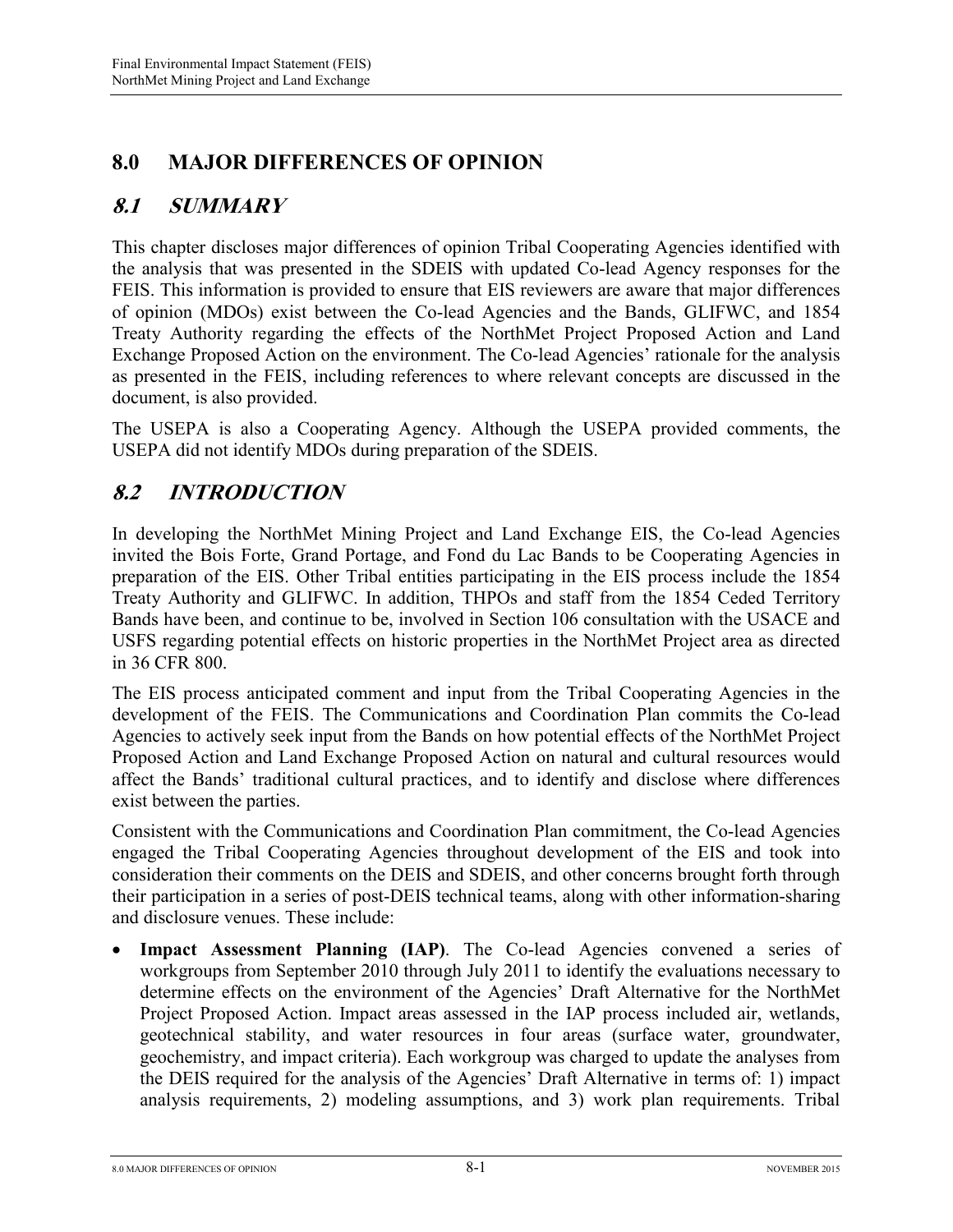Agencies and USEPA involvement varied across teams as a function of relevant expertise and subject matter, including instances where these agencies did not participate because the subject matter fell outside of their areas of expertise. Each workgroup adopted a Final IAP Summary Memo to capture these requirements, but also identified key issues, decision points, and areas of disagreement with the Tribal Cooperating Agencies where applicable. See IAP Final Summary Memos (MDNR et al. 2011).

- **Tribal Issue Review Meetings**. After the DEIS and prior to the release of the SDEIS, meetings were held approximately every other month between the Co-lead Agencies and Tribal Cooperating Agencies to discuss the potential effects of the proposed NorthMet Project Proposed Action and Land Exchange Proposed Action on tribal interests. These sessions included the Co-lead Agencies' feedback on how these same comments and concerns have been taken into consideration in the development of the SDEIS. Participants typically included staff from the Co-lead Agencies, Tribal Cooperating Agencies, and the USEPA. Twelve meetings were held from June 2011 through March 2013, and included numerous opportunities for the Tribal Cooperating Agencies to engage the Co-lead Agencies on issues of concern and disagreement.
- **Monthly Cooperating Agency Meetings**. Meetings were held once a month between the DEIS and SDEIS publications to provide the opportunity for the Co-lead Agencies to brief the Tribal Cooperating Agencies on the status of concerns from the Tribal Issue Review Meetings or otherwise articulated by the Bands. These sessions were facilitated by the USACE using a general agenda, where participants typically included staff from the Co-lead Agencies, Tribal Cooperating Agencies, and USEPA. High-level outcomes typically addressed coordination and information needs or gaps identified by the Cooperating Agencies.

These were the primary venues where Tribal Cooperating Agencies were provided opportunities to express their points of view on the potential effects of the NorthMet Project Proposed Action and Land Exchange Proposed Action on the environment, including points of disagreement with the Co-lead Agencies, prior to the release and review of the SDEIS. Other opportunities took the form of ongoing coordination for information development and availability, and ad hoc technical meetings.

Following the publication of the SDEIS, the Cooperating Agencies were invited to participate at the three public meetings held during the SDEIS public comment period. The Tribal Cooperating Agencies hosted a Tribal Cooperating Agency informational booth at each of the meetings, which were open to the public.

Regular Cooperating Agency meetings were reestablished prior to the SDEIS comment period (December 2013), through development of the FEIS (October 2015). These meetings were facilitated by the USFS to provide a continuing opportunity for the Co-lead Agencies to brief the Tribal Cooperating Agencies and USEPA on the status of the project, and for the Cooperating Agencies to identify specific topics for more detailed discussion at separate technical meetings. Several technical meetings were conducted in order for the Co-lead Agencies to fully understand and consider the specific Cooperating Agency comments received on the SDEIS, as well as for the Co-lead Agencies to update the Cooperating Agencies on how the comments would be addressed for the FEIS.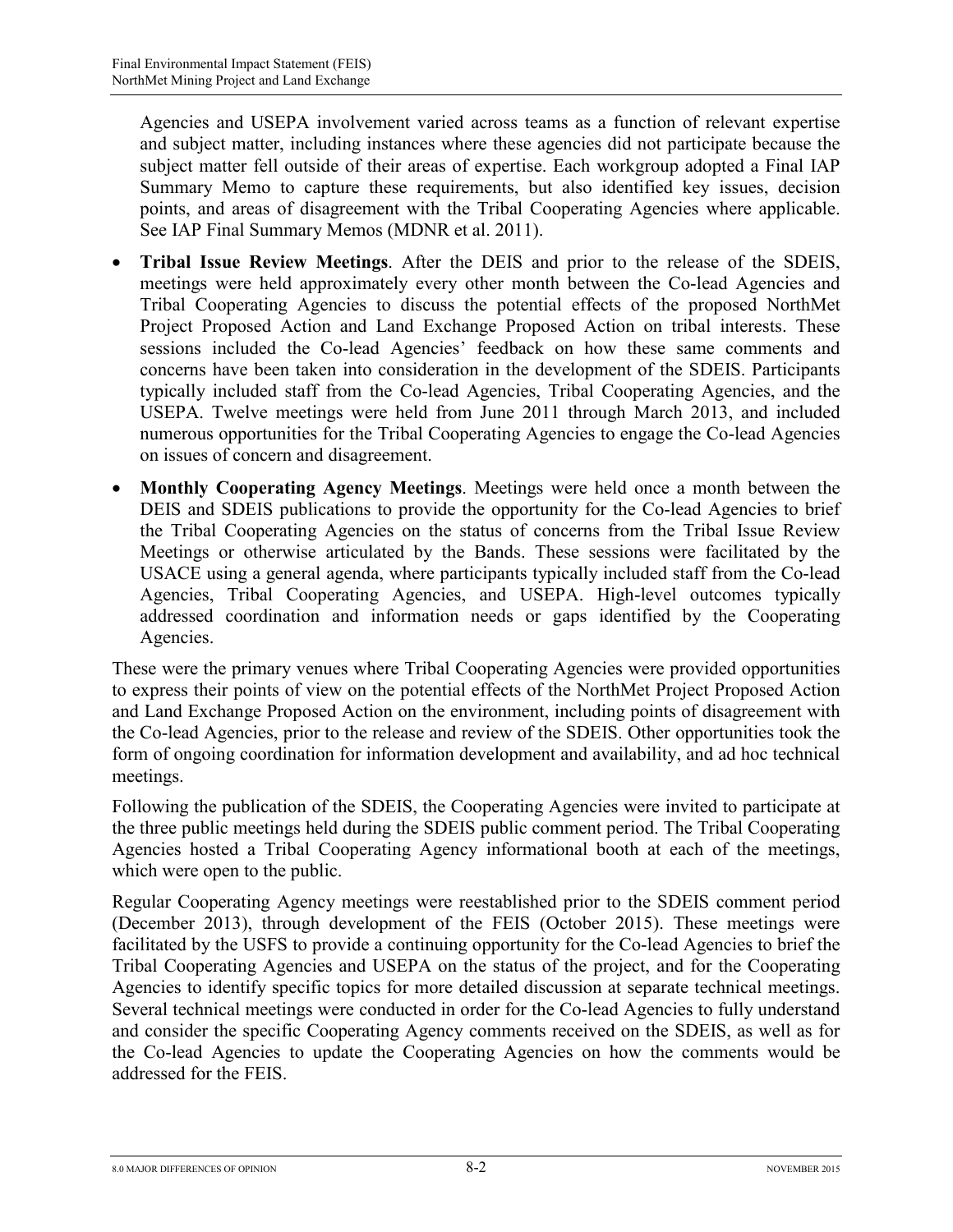The Communications and Coordination Plan also included provisions for the Co-lead Agencies to identify and disclose in the SDEIS differences of opinion with the Cooperating Agencies. The Communications and Coordination Plan notes for the MDNR, in its capacity as RGU, that *Minnesota Rules* part 4410.2300, item H, states: "The EIS shall identify and briefly discuss any major differences of opinion concerning significant impacts of the proposed project on the environment." For the USACE and USFS, in their capacity as federal Co-lead Agencies, 40 CFR § 1502.9 and 1503.4 note they are obligated to work with the Cooperating Agencies to obtain their comments and "shall make every effort to disclose and discuss at appropriate points in the draft statement all major points of view on the environmental impacts of the alternatives including the proposed action." The Co-lead Agencies believe these information disclosure requirements were satisfied by providing the Tribal Cooperating Agencies MDOs in chapter 8 of the SDEIS.

# **8.3 MAJOR DIFFERENCES OF OPINION**

The Co-lead Agencies distributed a Preliminary Supplemental Draft Environmental Impact Statement (PSDEIS) and requested review by the Cooperating Agencies (both Tribal and USEPA) and the MPCA. Reviewers assessed the document for accuracy and identified gaps in technical information or general logic that could substantially affect the reader's understanding of the subject material. Comments were generated from all entities involved. The Co-lead Agencies reviewed all comments and incorporated suggested edits or provided additional clarification or analysis in the SDEIS as required. All substantive comments were reviewed and discussed by work groups comprised of technical experts from the Co-lead Agencies and MPCA.

The Co-lead Agencies worked diligently with the Cooperating Agencies over the course of the PSDEIS's development to consider and resolve any concerns prior to its release for Cooperating Agencies' review and comment. While the USEPA provided comments and suggested edits on the PSDEIS, none of these were identified as representing an MDO. For comments from the Tribal Cooperating Agencies on the PSDEIS, there were cases where the Co-lead Agencies disagreed with the comments and determined that the PSDEIS analysis was valid and best disclosed potential environmental effects and permitting requirements as directed by NEPA and MEPA. Those comments were identified as potentially representing MDOs. Three workshops were held to identify the specific issue areas and reach consensus on the language summarizing tribal views. Ultimately, 18 issue areas were identified in the workshops as being "unresolved" and determined to represent MDOs in the SDEIS.

Supporting documentation and independent analyses for the 18 issue areas were also provided by the Tribal Cooperating Agencies (see Section 8.4). Although this information was considered, the Co-lead Agencies ultimately determined that the analyses and supporting documentation presented in the SDEIS were valid and best disclose potential environmental effects as directed by NEPA and MEPA.

All Cooperating Agencies submitted comment letters on the SDEIS. The USEPA gave the SDEIS a rating of EC-2 (Environmental Concerns – Insufficient Information) and provided detailed recommendations to improve the analysis. The Tribal Cooperating Agencies provided comments that included the previously identified MDOs, as well as additional comments on the SDEIS. In order to address the comments received on the SDEIS, the Co-lead Agencies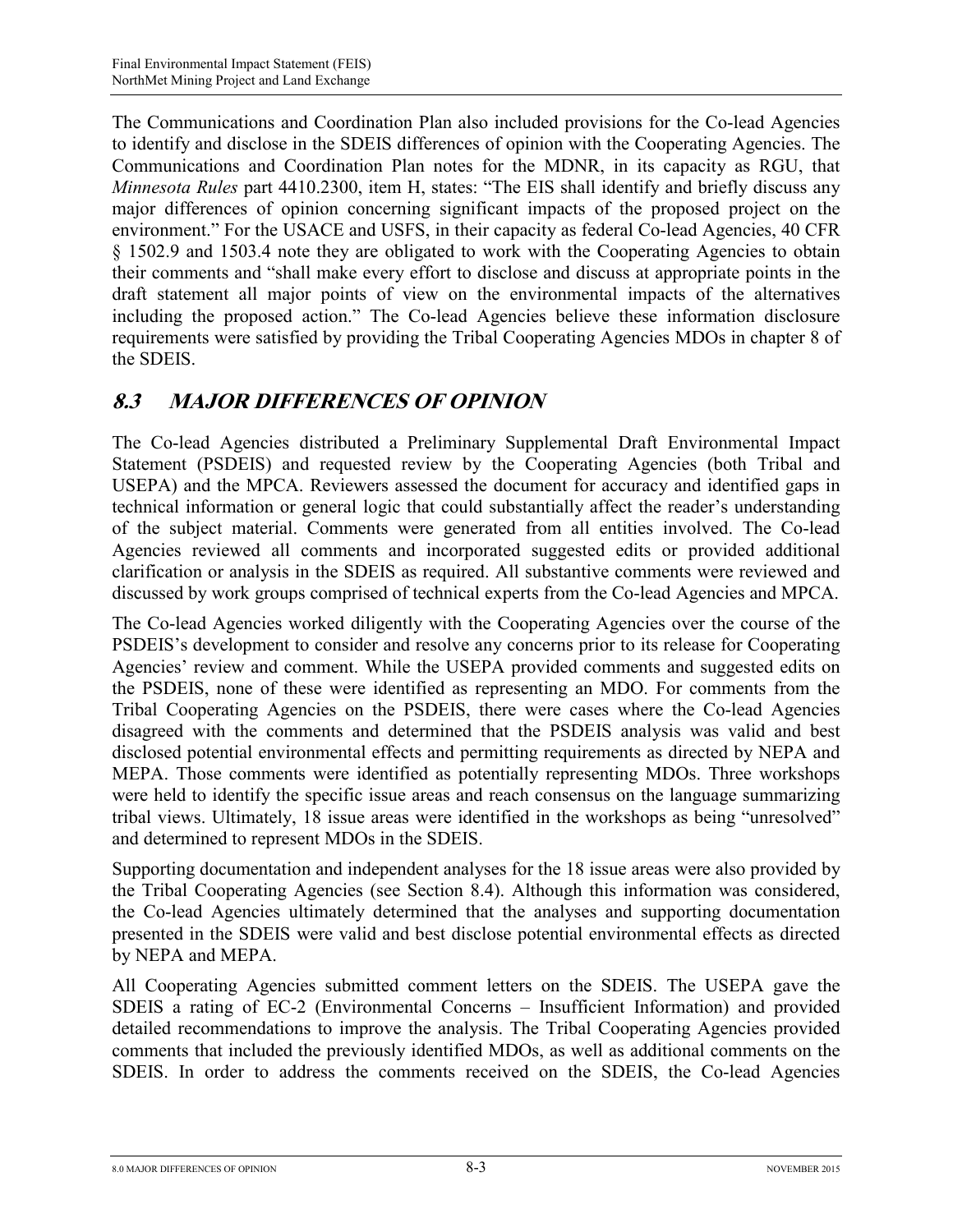considered new information, and also engaged with the Cooperating Agencies to fully understand their comments prior to addressing or responding to them in the FEIS.

As a result of addressing the SDEIS comments, the analysis relating to some of the Tribal Cooperating Agencies' MDOs was updated.

Table 8-1 summarizes the information presented by the Tribal Cooperating Agencies by providing:

- the 18 issue areas as identified in the SDEIS;
- the Tribal Position Summaries as identified in the SDEIS;
- the Tribal Cooperating Agency(ies) holding the MDO;
- the Co-lead Agencies' responses on the issues for the SDEIS and updated responses for the FEIS; and
- the location in the FEIS of reference material supporting the Co-lead Agencies' opinion on the issues.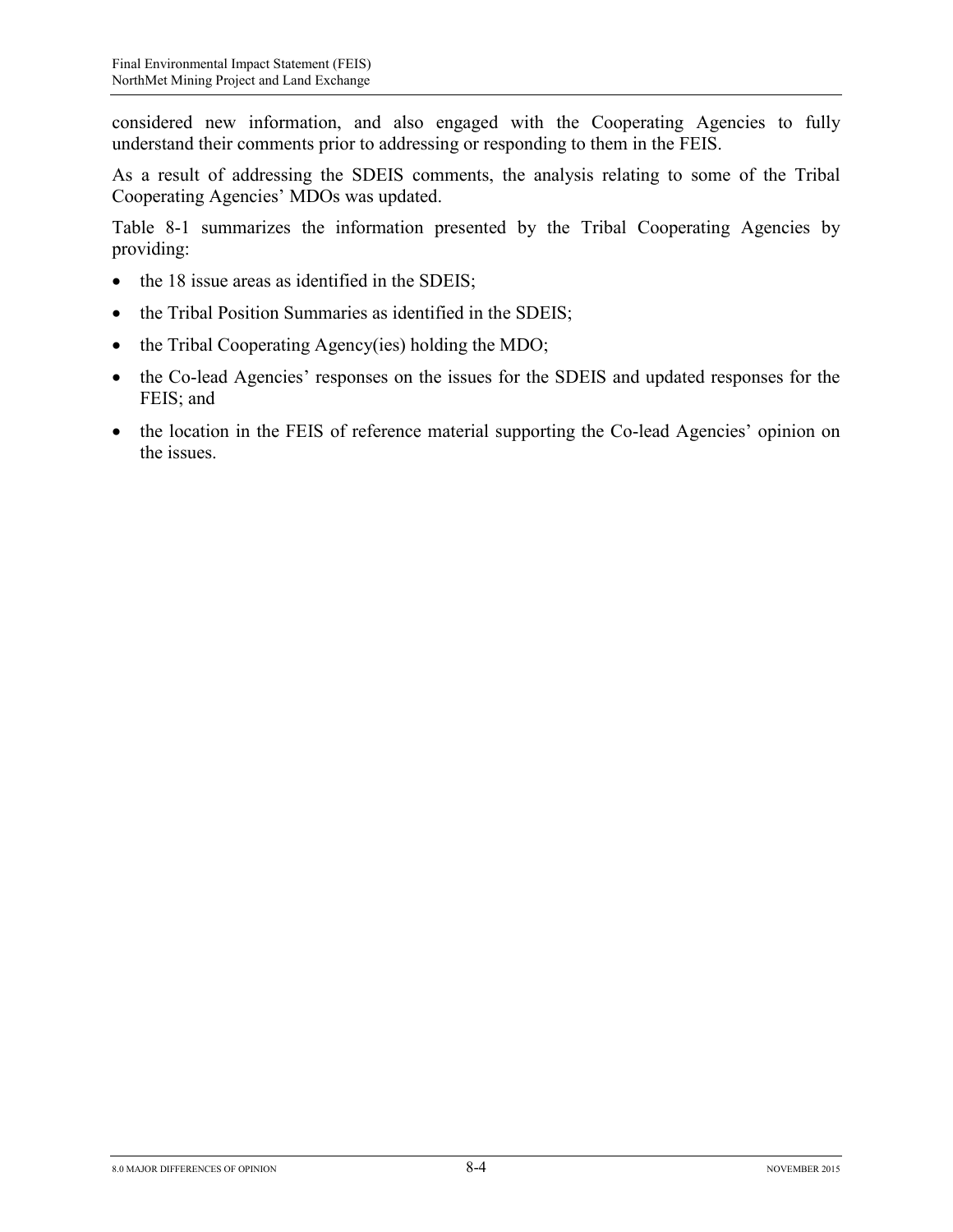|      | <b>Specific Major</b>                                   |                                                                                                                                                                                                                                                                                                                                                                                                                                                                                                                                                                                                                                                                                                                                                                                                                                                                                                                                                                      | <b>Co-lead Agencies' Response</b>                                                                                                                                                                                                                                                                                                                                                                                                                                                                                                                                                                                                                                                                                                                                                                                                                                                                                                                                                                      |                                                                                                                                                                                                                                                                                                                                                                                                                                                                                                                                                                                                                                                                                                                                                                                                                                                                                                       |
|------|---------------------------------------------------------|----------------------------------------------------------------------------------------------------------------------------------------------------------------------------------------------------------------------------------------------------------------------------------------------------------------------------------------------------------------------------------------------------------------------------------------------------------------------------------------------------------------------------------------------------------------------------------------------------------------------------------------------------------------------------------------------------------------------------------------------------------------------------------------------------------------------------------------------------------------------------------------------------------------------------------------------------------------------|--------------------------------------------------------------------------------------------------------------------------------------------------------------------------------------------------------------------------------------------------------------------------------------------------------------------------------------------------------------------------------------------------------------------------------------------------------------------------------------------------------------------------------------------------------------------------------------------------------------------------------------------------------------------------------------------------------------------------------------------------------------------------------------------------------------------------------------------------------------------------------------------------------------------------------------------------------------------------------------------------------|-------------------------------------------------------------------------------------------------------------------------------------------------------------------------------------------------------------------------------------------------------------------------------------------------------------------------------------------------------------------------------------------------------------------------------------------------------------------------------------------------------------------------------------------------------------------------------------------------------------------------------------------------------------------------------------------------------------------------------------------------------------------------------------------------------------------------------------------------------------------------------------------------------|
| MDO# | Difference of<br><b>Opinion Area</b>                    | <b>Tribal Position Summary</b>                                                                                                                                                                                                                                                                                                                                                                                                                                                                                                                                                                                                                                                                                                                                                                                                                                                                                                                                       | <b>SDEIS</b>                                                                                                                                                                                                                                                                                                                                                                                                                                                                                                                                                                                                                                                                                                                                                                                                                                                                                                                                                                                           | <b>FEIS</b>                                                                                                                                                                                                                                                                                                                                                                                                                                                                                                                                                                                                                                                                                                                                                                                                                                                                                           |
|      | Impacts to flow<br>in Embarrass and<br>Partridge Rivers | Grand Portage, Fond du Lac, and GLIFWC<br>believe that projected reductions in average<br>stream flows in the Partridge and<br>Embarrass Rivers, and subsequent impacts<br>to aquatic habitat in these same systems,<br>result in measurable impacts. They believe<br>that the interaction of the project's impacts<br>with natural variability in precipitation<br>would be more adverse than reported in the<br>SDEIS. This is because effects of climatic<br>variability are additive to the project-<br>related change, which would be especially<br>true for drier periods. These agencies<br>believe there is very little understanding of<br>the hydrology of the Upper Partridge<br>River, and the XP-SWMM model used to<br>extrapolate flow data is flawed and does<br>not produce usable results. Appendix C<br>provides additional information from these<br>agencies on this major difference of<br>opinion revealed in the development of the<br>SDEIS. | The Co-lead Agencies believe the<br>understanding of the hydrology of the<br>Partridge and Embarrass rivers is<br>sufficient to assess effects and that the<br>SDEIS adequately predicts potential<br>changes to flow in the Embarrass and<br>Partridge rivers.<br>The NorthMet Project Proposed Action<br>is not predicted to result in any<br>substantial changes to average stream<br>flow when compared to existing<br>conditions. Underlying impact<br>assessment methodologies are presented<br>in SDEIS Section 5.2.2.2.2 and provide<br>readers with specific information and<br>cited reference documents that support<br>the basis for the Co-lead Agencies'<br>position.<br>Surface water flow monitoring is<br>proposed for both rivers and is<br>presented in SDEIS Section 5.2.2.3.5<br>for permitting agencies to consider. If<br>actual NorthMet Project Proposed<br>Action effects were found to be higher<br>than predictions, then steps could be<br>taken to reduce those effects. | The Co-lead Agencies believe the<br>understanding of the hydrology of the<br>Partridge and Embarrass rivers is<br>sufficient to assess effects and that the<br>FEIS adequately predicts potential<br>changes to flow in the Embarrass and<br>Partridge rivers.<br>The NorthMet Project Proposed<br>Action is not predicted to result in any<br>substantial changes to average stream<br>flow when compared to existing<br>conditions. FEIS Section 5.2.2.2.2<br>describes the results of the water<br>impact analysis. Surface water flow<br>monitoring is proposed for both rivers.<br>Sections 5.2.2.3.5 and 5.2.2.3.6<br>describe the monitoring and adaptive<br>management measures that could be<br>applied to minimize impact on flow,<br>including impacts to tributaries<br>extending from the Tailings Basin (as<br>appropriate). Section 5.2.6 describes<br>the impacts on aquatic species. |
| 2    | Predicted<br>decrease in<br>mercury loading             | Fond du Lac, Grand Portage, and GLIFWC<br>do not believe the proposed project will<br>result in a decrease in mercury loading to<br>the Embarrass and Partridge River aquatic<br>systems. For the Embarrass River, they do<br>not believe that: 1) the tailings basin will<br>function as a mercury sink; and 2) mercury                                                                                                                                                                                                                                                                                                                                                                                                                                                                                                                                                                                                                                             | The Co-lead Agencies believe that the<br>SDEIS thoroughly considers potential<br>sources of mercury, including those<br>identified by the Tribal Cooperating<br>Agencies.<br>The SDEIS discloses in Section                                                                                                                                                                                                                                                                                                                                                                                                                                                                                                                                                                                                                                                                                                                                                                                            | The Co-lead Agencies' position as<br>reflected in the SDEIS response<br>remains unchanged for the FEIS.<br>The mercury mass balance presented<br>in the SDEIS has been revised to<br>reflect updates to the water models and                                                                                                                                                                                                                                                                                                                                                                                                                                                                                                                                                                                                                                                                          |

#### *Table 8-1 Major Differences of Opinion*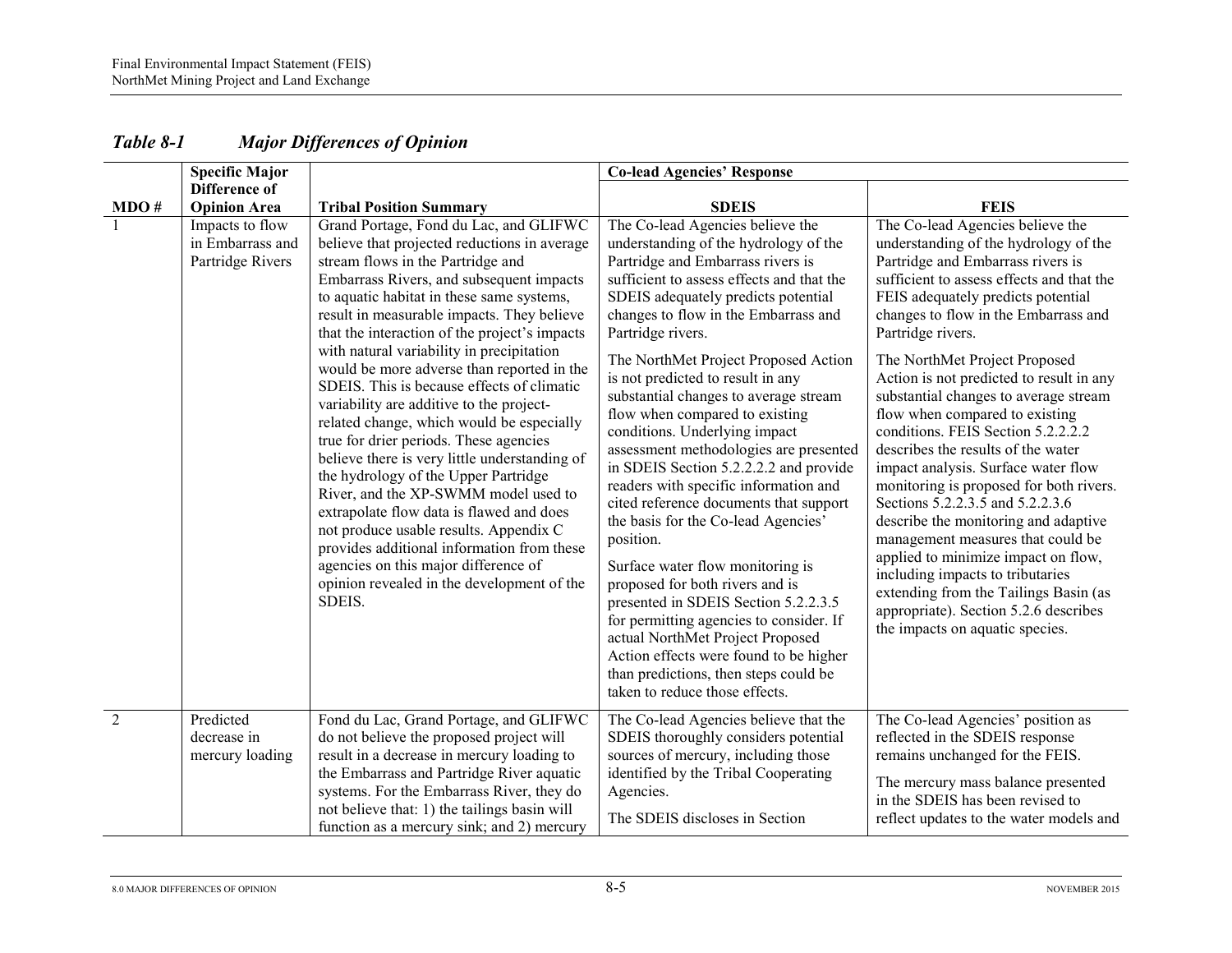|      | <b>Specific Major</b>                       |                                                                                                                                                                                                                                                                                                                                                                                                                                                                                                                                                                                                                                                                                                                                                                                                                                                         | <b>Co-lead Agencies' Response</b>                                                                                                                                                                                                                                                                                                                                                                                                                                                                                                                                                                                                                                                                                                                                       |                                                                                                                                                                                                                                                                                                                                                                                                                                                                                                                                                                                                                                                                                                                                                                                    |
|------|---------------------------------------------|---------------------------------------------------------------------------------------------------------------------------------------------------------------------------------------------------------------------------------------------------------------------------------------------------------------------------------------------------------------------------------------------------------------------------------------------------------------------------------------------------------------------------------------------------------------------------------------------------------------------------------------------------------------------------------------------------------------------------------------------------------------------------------------------------------------------------------------------------------|-------------------------------------------------------------------------------------------------------------------------------------------------------------------------------------------------------------------------------------------------------------------------------------------------------------------------------------------------------------------------------------------------------------------------------------------------------------------------------------------------------------------------------------------------------------------------------------------------------------------------------------------------------------------------------------------------------------------------------------------------------------------------|------------------------------------------------------------------------------------------------------------------------------------------------------------------------------------------------------------------------------------------------------------------------------------------------------------------------------------------------------------------------------------------------------------------------------------------------------------------------------------------------------------------------------------------------------------------------------------------------------------------------------------------------------------------------------------------------------------------------------------------------------------------------------------|
|      |                                             |                                                                                                                                                                                                                                                                                                                                                                                                                                                                                                                                                                                                                                                                                                                                                                                                                                                         |                                                                                                                                                                                                                                                                                                                                                                                                                                                                                                                                                                                                                                                                                                                                                                         |                                                                                                                                                                                                                                                                                                                                                                                                                                                                                                                                                                                                                                                                                                                                                                                    |
|      |                                             |                                                                                                                                                                                                                                                                                                                                                                                                                                                                                                                                                                                                                                                                                                                                                                                                                                                         |                                                                                                                                                                                                                                                                                                                                                                                                                                                                                                                                                                                                                                                                                                                                                                         |                                                                                                                                                                                                                                                                                                                                                                                                                                                                                                                                                                                                                                                                                                                                                                                    |
| MDO# | <b>Difference of</b><br><b>Opinion Area</b> | <b>Tribal Position Summary</b><br>methylation would decrease due to<br>projected reductions in sulfate<br>contributions. For the flows for the<br>Partridge River, Embarrass River, or their<br>tributaries, they disagree that the project<br>would not significantly impact flow and<br>water level fluctuations, thus leading to<br>increased mercury methylation and<br>bioaccumulation, which taken together<br>may be sufficient to impact habitat leading<br>to alterations of species composition, food<br>web structure, and ultimately mercury<br>bioaccumulation. Potential mercury<br>contributions from peat stored at the<br>Overburden Laydown and Storage Area<br>have also not been addressed. Mercury-<br>related concerns are present for created<br>wetlands at the East Pit and mercury<br>concentrations in water discharged from | <b>SDEIS</b><br>5.2.2.3.4 that the Embarrass River is<br>predicted to result in a net increase in<br>mercury-loadings of up to 0.6 grams per<br>year, from 22.3 grams to 22.9 grams.<br>For the Partridge River, the SDEIS<br>indicates mercury-loading is predicted<br>to decrease 1.2 grams per year, from<br>24.2 grams to 23.0 grams. This<br>represents a projected 0.6 grams per<br>year reduction across both river<br>systems.<br>Mercury-related analyses include water<br>mass-balances, human health air risk<br>assessments, potential bioaccumulation,<br>and wetland/riparian sources of<br>methylmercury generation. Impact<br>assessment methodologies are presented<br>in SDEIS Section 5.2.2.1.2 and provide<br>readers with specific information and | <b>FEIS</b><br>air emissions inventory. The new<br>results disclosed in Chapter 5, Section<br>5.2.2, are consistent with the<br>conclusions made in the SDEIS that<br>predict a net decrease of mercury-<br>loadings of approximately 1.0 grams<br>per year (i.e., a net decrease of 0.8<br>grams per year in the Partridge River<br>and a net increase of 0.2 grams per<br>year in the Embarrass River), resulting<br>in a net decrease in overall mercury<br>loadings to the St. Louis River. Total<br>potential mercury emissions to air are<br>estimated to be 4.6 lbs/year from the<br>Plant Site and less than 1.0 lb/yr for<br>the Mine Site.<br>Mercury-related effects are addressed<br>in FEIS Sections 5.2.2, 5.2.5, 5.2.6,<br>5.2.7, 5.2.9, 5.2.10, and 6.2.3. Surface |
|      |                                             | the West Pit. Air-related mercury<br>emissions do not account for sources from<br>energy generation of vehicle use at the site.<br>For the Lake Superior watershed, any<br>additional mercury releases to the<br>environment are exacerbating already<br>existing impairments including fish<br>advisories set for recreational fishing.<br>Increased fish mercury levels will also<br>have direct impacts on both the cultural<br>and recreational resources of the region.<br>Appendix C provides additional<br>information from these agencies on this<br>major difference of opinion revealed in the<br>development of the SDEIS.                                                                                                                                                                                                                   | cited reference documents that support<br>the basis for the Co-lead Agencies'<br>position.<br>The Co-lead Agencies understand the<br>NorthMet Project Proposed Action<br>includes features to control air<br>emissions such that statewide TMDL<br>reduction goals would not be impeded.<br>The wastewater treatment facilities are<br>also expected to provide mercury<br>removal from the process water waste<br>streams. The Co-lead Agencies<br>respectfully disagree with the Tribal<br>Cooperating Agencies and believe the<br>Tailings Basin would act as a mercury<br>sink, at least similar to other media like<br>soils, and believe it cannot be predicted                                                                                                   | water quality monitoring and adaptive<br>management methods are presented in<br>FEIS Section 5.2.2.3.5 for permitting<br>agencies to consider.                                                                                                                                                                                                                                                                                                                                                                                                                                                                                                                                                                                                                                     |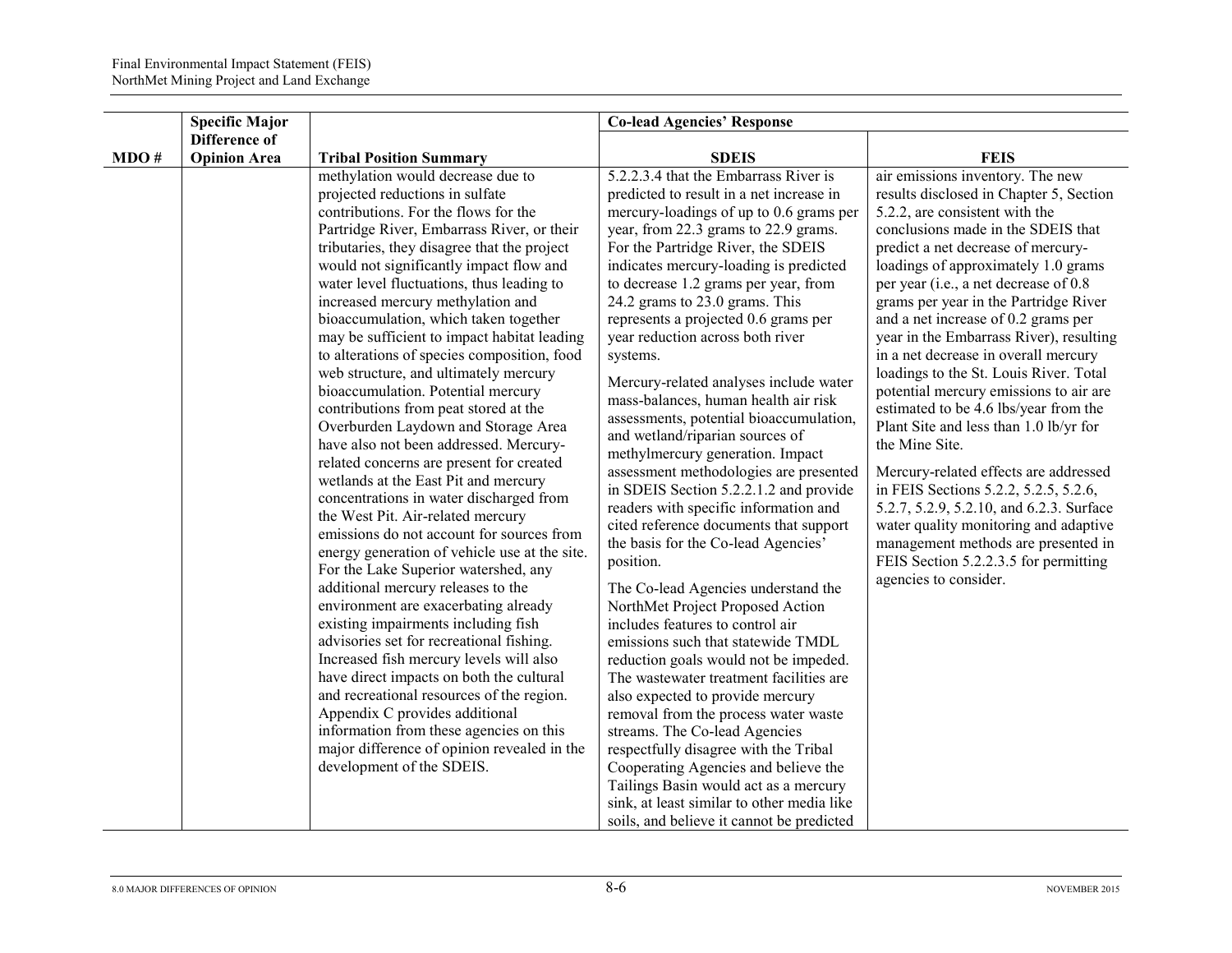|                | <b>Specific Major</b>                                                                                |                                                                                                                                                                                                                                                                                                                                                                                                                                                                                                                                                                                                                                                                                                                                                                                                                                                                                                                                                                                                                         | <b>Co-lead Agencies' Response</b>                                                                                                                                                                                                                                                                                                                                                                                                                                                                                                                                                                                                                                                                                                                                                                                                                                                                                    |                                                                                                         |
|----------------|------------------------------------------------------------------------------------------------------|-------------------------------------------------------------------------------------------------------------------------------------------------------------------------------------------------------------------------------------------------------------------------------------------------------------------------------------------------------------------------------------------------------------------------------------------------------------------------------------------------------------------------------------------------------------------------------------------------------------------------------------------------------------------------------------------------------------------------------------------------------------------------------------------------------------------------------------------------------------------------------------------------------------------------------------------------------------------------------------------------------------------------|----------------------------------------------------------------------------------------------------------------------------------------------------------------------------------------------------------------------------------------------------------------------------------------------------------------------------------------------------------------------------------------------------------------------------------------------------------------------------------------------------------------------------------------------------------------------------------------------------------------------------------------------------------------------------------------------------------------------------------------------------------------------------------------------------------------------------------------------------------------------------------------------------------------------|---------------------------------------------------------------------------------------------------------|
| MDO#           | Difference of<br><b>Opinion Area</b>                                                                 | <b>Tribal Position Summary</b>                                                                                                                                                                                                                                                                                                                                                                                                                                                                                                                                                                                                                                                                                                                                                                                                                                                                                                                                                                                          | <b>SDEIS</b>                                                                                                                                                                                                                                                                                                                                                                                                                                                                                                                                                                                                                                                                                                                                                                                                                                                                                                         | <b>FEIS</b>                                                                                             |
|                |                                                                                                      |                                                                                                                                                                                                                                                                                                                                                                                                                                                                                                                                                                                                                                                                                                                                                                                                                                                                                                                                                                                                                         | whether methylmercury production may<br>or may not change under the NorthMet<br>Project Proposed Action.<br>In addition, surface water quality<br>monitoring and adaptive management<br>methods are presented in SDEIS<br>Section 5.2.2.3.5 for permitting<br>agencies to consider. If actual NorthMet<br>Project Proposed Action effects were<br>found to be higher than predictions,<br>then steps could be taken to reduce<br>those effects.                                                                                                                                                                                                                                                                                                                                                                                                                                                                      |                                                                                                         |
| $\overline{3}$ | Wild rice<br>standard<br>regulatory<br>applicability<br>determinations<br>and areas of<br>production | Grand Portage, Fond du Lac, GLIFWC,<br>and The 1854 Treaty Authority disagree<br>with the MPCA's draft staff<br>recommendations about the applicability<br>determination of the wild rice 10 mg/L<br>sulfate surface water standard to the<br>NorthMet Project. These agencies do not<br>agree with a seasonal application of the<br>standard, or the reaches of waters<br>determined as used for the production of<br>wild rice, and compliance points for the<br>sulfate standard, nor do they agree with<br>basing a determination of a wild rice<br>production water on the density of wild<br>rice found growing there. The 1854 Treaty<br>Authority states that it is arbitrary to define<br>how much rice presence is required,<br>especially given the lack of long-term<br>monitoring data on a given water.<br>Embarrass Lake is considered a water used<br>for the production of wild rice under<br>current MPCA draft staff<br>recommendations; water quality is not<br>meeting the wild rice water quality | The Co-lead Agencies acknowledge<br>that both the proper application of the<br>existing standard and the questions of<br>whether and how that standard should<br>be applied are the subjects of continuing<br>general controversy. The Co-lead<br>Agencies believe the MPCA's project-<br>specific guidance on the applicability of<br>the wild rice standard is a relevant and<br>appropriate water quality evaluation<br>criterion to use in the SDEIS.<br>The Co-lead Agencies acknowledge<br>that the MPCA's project-specific<br>guidance may change as their<br>NPDES/SDS permitting process<br>progresses. If their guidance were to<br>change in the future while the EIS is<br>underway, the new guidance would be<br>considered as appropriate for use in the<br>FEIS and permitting.<br>The wild rice standard is based in rule<br>where applicability is determined by the<br>MPCA. Any future regulatory | The Co-lead Agencies' position as<br>reflected in the SDEIS response<br>remains unchanged for the FEIS. |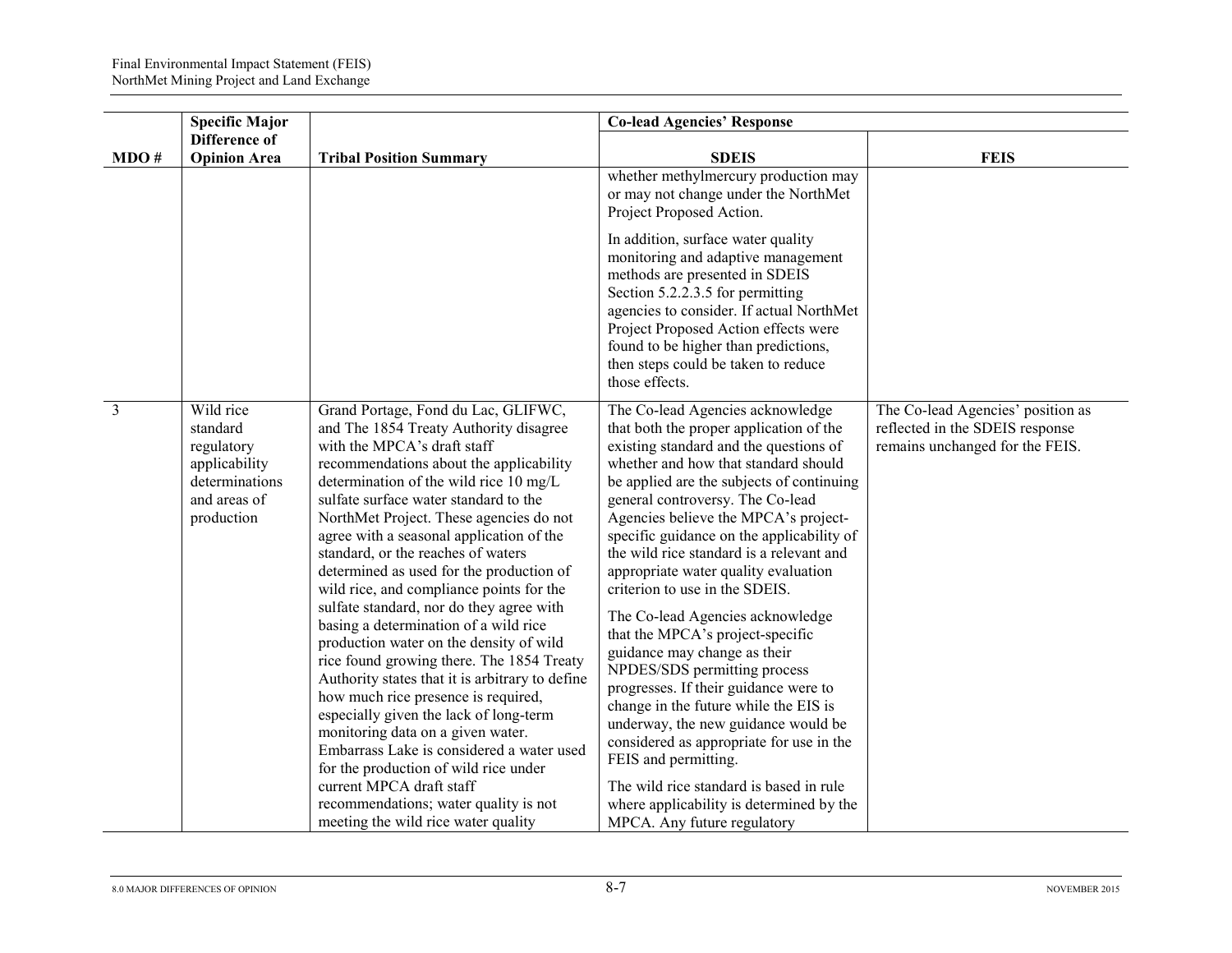|                | <b>Specific Major</b>                                                                                   |                                                                                                                                                                                                                                                                                                                                                                                                                                                                                                                                                                                                                                                                                                                                                                                                                                                                                                                                                                                        | <b>Co-lead Agencies' Response</b>                                                                                                                                                                                                                                                                                                                                                                                                                                                                                          |                                                                                                         |
|----------------|---------------------------------------------------------------------------------------------------------|----------------------------------------------------------------------------------------------------------------------------------------------------------------------------------------------------------------------------------------------------------------------------------------------------------------------------------------------------------------------------------------------------------------------------------------------------------------------------------------------------------------------------------------------------------------------------------------------------------------------------------------------------------------------------------------------------------------------------------------------------------------------------------------------------------------------------------------------------------------------------------------------------------------------------------------------------------------------------------------|----------------------------------------------------------------------------------------------------------------------------------------------------------------------------------------------------------------------------------------------------------------------------------------------------------------------------------------------------------------------------------------------------------------------------------------------------------------------------------------------------------------------------|---------------------------------------------------------------------------------------------------------|
| MDO#           | <b>Difference of</b><br><b>Opinion Area</b>                                                             | <b>Tribal Position Summary</b>                                                                                                                                                                                                                                                                                                                                                                                                                                                                                                                                                                                                                                                                                                                                                                                                                                                                                                                                                         | <b>SDEIS</b>                                                                                                                                                                                                                                                                                                                                                                                                                                                                                                               | <b>FEIS</b>                                                                                             |
|                |                                                                                                         | standard there and wild rice is also found<br>further upstream in the Embarrass River<br>because it is an existing use defined by the<br>Clean Water Act. Grand Portage states that<br>the wild rice sulfate standard for waters<br>used in the production of wild rice applies<br>in the Embarrass River. The 1854 Treaty<br>Authority notes that research and<br>evaluation of the standard are ongoing, and<br>that application of the standard may<br>change. All believe the State's application<br>of the wild rice standard is not in<br>compliance with the Clean Water Act.<br>This difference of opinion is directed at an<br>element of the State's water quality<br>regulatory program, but is offered in the<br>SDEIS because the effects analysis<br>presented in the SDEIS is based on the<br>regulatory program. Appendix C provides<br>additional information from these agencies<br>on this major difference of opinion<br>revealed in the development of the SDEIS. | determinations and basis for<br>applicability of the wild rice standard is<br>outside of the scope of this SDEIS.<br>The Co-lead Agencies also note there<br>will be opportunities for Grand Portage,<br>Fond du Lac, GLIFWC, and The 1854<br>Treaty Authority to engage the MPCA<br>in these regulatory determinations<br>outside of this project-specific EIS, and<br>these opportunities would be the more<br>appropriate venue to raise these<br>concerns.                                                             |                                                                                                         |
| $\overline{4}$ | Impaired waters<br>list regulatory<br>designation<br>should be made<br>for Embarrass<br>River watershed | Grand Portage and Fond du Lac believe<br>that sulfate concentrations should be a<br>criteria used for designation of an impaired<br>wild rice water. They note that no wild rice<br>waters in the state have been designated<br>impaired by the MPCA. Grand Portage<br>states that all segments of the Embarrass<br>River that are identified as wild rice waters<br>by MPCA are impaired due to water<br>quality exceedances for sulfate. Grand<br>Portage further notes waters where wild<br>rice historically occurred, all exceed the 10<br>mg/L sulfate standard and therefore should<br>be on the impaired waters list because it is                                                                                                                                                                                                                                                                                                                                             | The Co-lead Agencies believe it is<br>appropriate to rely on the MPCA's<br>Clean Water Act Section 303(d) final<br>2012 TMDL List of impaired waters in<br>the SDEIS. The Co-lead Agencies<br>recognize that there are segments of the<br>Embarrass River on the 2012 List, but<br>the listing is for an impairment not<br>specific to sulfate and/or wild rice.<br>The Co-lead Agencies give regulatory<br>deference to the MPCA and USEPA's<br>process for determining the basis for,<br>and finalizing, the impairments | The Co-lead Agencies' position as<br>reflected in the SDEIS response<br>remains unchanged for the FEIS. |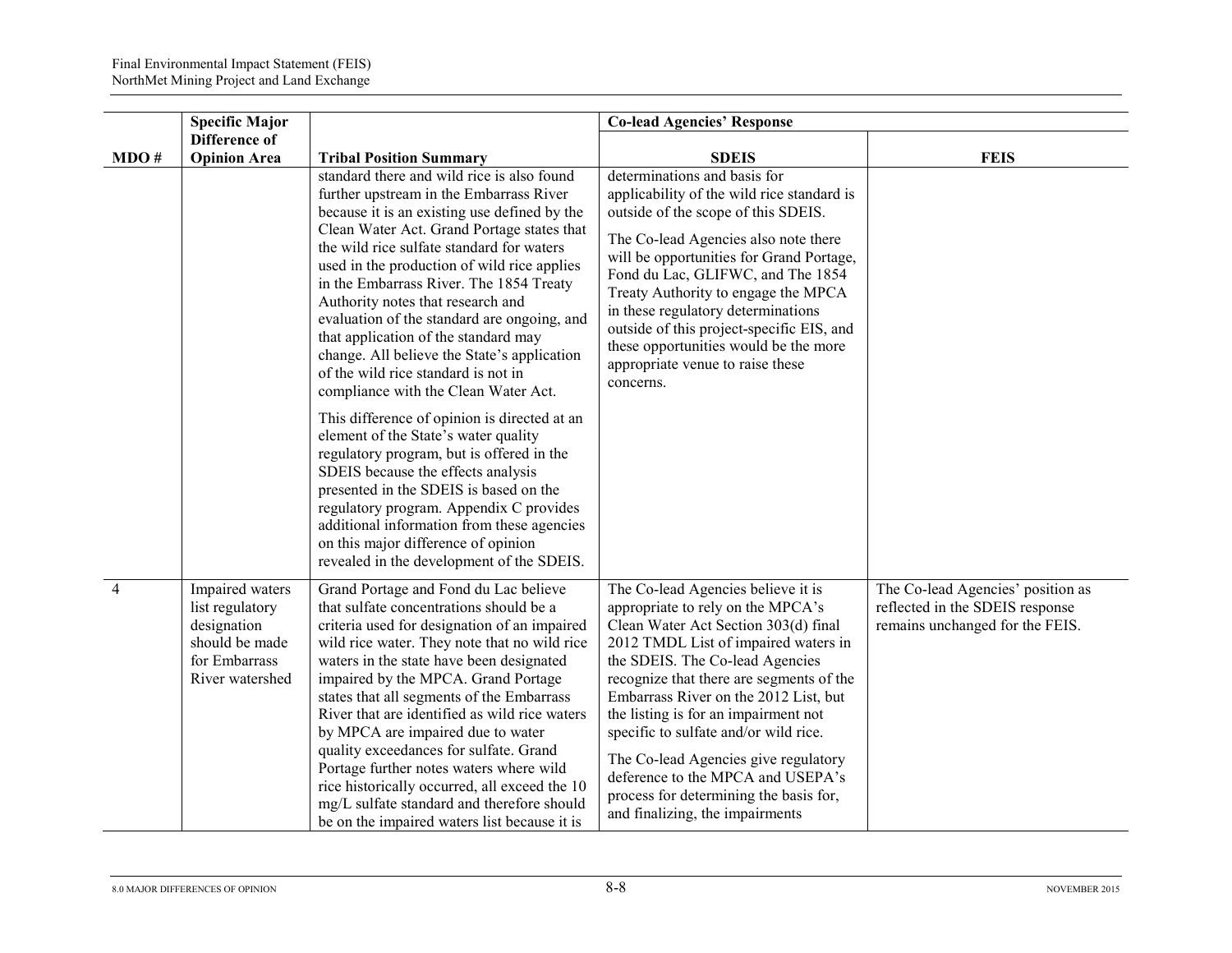|      | <b>Specific Major</b>                |                                                                                                                                                                                                                                                                                                                                                                                                                                                                                                                                                                                                                                                                                                                                                                                                                                                                                                                   | <b>Co-lead Agencies' Response</b>                                                                                                                                                                                                                                                                                                                                                                                                                                                                                                                                                                                                                                                                                                                                 |                                                                                                         |
|------|--------------------------------------|-------------------------------------------------------------------------------------------------------------------------------------------------------------------------------------------------------------------------------------------------------------------------------------------------------------------------------------------------------------------------------------------------------------------------------------------------------------------------------------------------------------------------------------------------------------------------------------------------------------------------------------------------------------------------------------------------------------------------------------------------------------------------------------------------------------------------------------------------------------------------------------------------------------------|-------------------------------------------------------------------------------------------------------------------------------------------------------------------------------------------------------------------------------------------------------------------------------------------------------------------------------------------------------------------------------------------------------------------------------------------------------------------------------------------------------------------------------------------------------------------------------------------------------------------------------------------------------------------------------------------------------------------------------------------------------------------|---------------------------------------------------------------------------------------------------------|
| MDO# | Difference of<br><b>Opinion Area</b> | <b>Tribal Position Summary</b>                                                                                                                                                                                                                                                                                                                                                                                                                                                                                                                                                                                                                                                                                                                                                                                                                                                                                    | <b>SDEIS</b>                                                                                                                                                                                                                                                                                                                                                                                                                                                                                                                                                                                                                                                                                                                                                      | <b>FEIS</b>                                                                                             |
|      |                                      | known that wild rice previously grew in<br>these waters. These agencies contend the<br>Embarrass River is already impaired so any<br>sulfate additions constitute cumulative<br>effects.<br>This difference of opinion is directed at the<br>MPCA's impaired waters regulatory<br>program, but is offered in the SDEIS<br>because the effects analysis impact criteria<br>presented in the SDEIS are based on<br>information developed with respect to this<br>regulatory program. Appendix C provides<br>additional information from these agencies<br>on this major difference of opinion<br>revealed in the development of the SDEIS.                                                                                                                                                                                                                                                                          | assigned to a given reach of water on<br>the $303(d)$ list. The development of the<br>$303(d)$ list is a separate biennial process<br>outside the scope of the EIS.<br>Furthermore, the Co-lead Agencies will<br>continue to rely on MPCA's project-<br>specific guidance on the applicability of<br>the wild rice standard as a relevant and<br>appropriate water quality evaluation<br>criterion to use in the SDEIS.                                                                                                                                                                                                                                                                                                                                           |                                                                                                         |
| 5    | Underground<br>Mining analysis       | GLIFWC believes that the Underground<br>Mine Alternative has been prematurely<br>eliminated from consideration in the<br>NorthMet Project SDEIS and it would<br>provide significant environmental benefits<br>when compared to the proposed project.<br>An underground mine would largely<br>eliminate impacts to wetlands, and would<br>substantially limit water quantity and<br>quality impacts for surface- and<br>groundwater resources. GLIFWC concurs<br>that underground mining is technically<br>feasible and available at the site, leaving<br>only the lack of economic feasibility as the<br>rationale used by the Co-lead Agencies to<br>eliminate the alternative. On this<br>GLIFWC's opinion is that the Co-lead<br>Agencies did not fully assess information<br>on economic feasibility provided by the<br>proposer. Deficiencies noted by GLIFWC<br>are related to the: error term for economic | The Co-lead Agencies believe that<br>adequate consideration was given to the<br>Underground Mining Alternative prior<br>to eliminating it from further<br>consideration for the SDEIS. This<br>option was screened against specific<br>alternatives-consideration criteria in<br>terms of purpose and need, technical<br>and economic feasibility, availability,<br>and environmental and socioeconomic<br>benefit.<br>Both the SDEIS Section 3.2.3.4.1 and<br>the Co-lead Agency position paper<br>(Appendix B) disclose that an<br>underground mine would result in a<br>smaller footprint, thus offering certain<br>environmental benefits such as reduced<br>effects on wetlands, vegetation, and<br>wildlife habitat.<br>However, both the SDEIS and the Co- | The Co-lead Agencies' position as<br>reflected in the SDEIS response<br>remains unchanged for the FEIS. |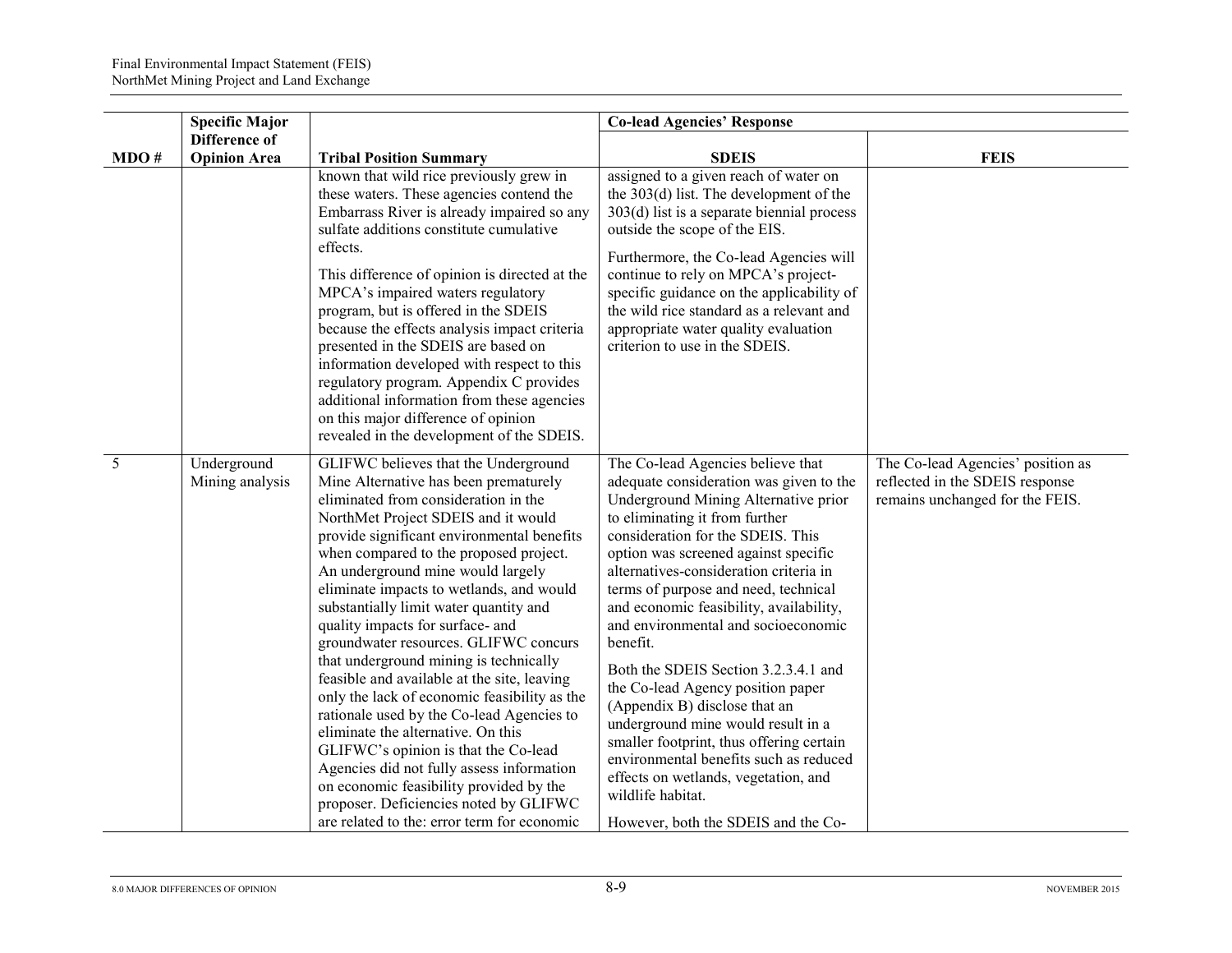|      | <b>Specific Major</b>                |                                                                                                                                                                                                                                                                                                                                                                                                                                                                                                                                                                                 | <b>Co-lead Agencies' Response</b>                                                                                                                                                                                                                                                                                                                                                                                                                                                                                                                                                                                                                                                                                                                                                                                                                                                                                                                     |                                                                                                                                                                                                                                      |
|------|--------------------------------------|---------------------------------------------------------------------------------------------------------------------------------------------------------------------------------------------------------------------------------------------------------------------------------------------------------------------------------------------------------------------------------------------------------------------------------------------------------------------------------------------------------------------------------------------------------------------------------|-------------------------------------------------------------------------------------------------------------------------------------------------------------------------------------------------------------------------------------------------------------------------------------------------------------------------------------------------------------------------------------------------------------------------------------------------------------------------------------------------------------------------------------------------------------------------------------------------------------------------------------------------------------------------------------------------------------------------------------------------------------------------------------------------------------------------------------------------------------------------------------------------------------------------------------------------------|--------------------------------------------------------------------------------------------------------------------------------------------------------------------------------------------------------------------------------------|
| MDO# | Difference of<br><b>Opinion Area</b> | <b>Tribal Position Summary</b>                                                                                                                                                                                                                                                                                                                                                                                                                                                                                                                                                  | <b>SDEIS</b>                                                                                                                                                                                                                                                                                                                                                                                                                                                                                                                                                                                                                                                                                                                                                                                                                                                                                                                                          | <b>FEIS</b>                                                                                                                                                                                                                          |
|      |                                      | projections; rates on return on investment;<br>costs of the land exchange; environmental<br>goods and services provided by natural<br>systems; economic impact and<br>inconsistency with state mineland<br>reclamation program goals regarding<br>perpetual maintenance and water treatment<br>at the site. Appendix C provides additional<br>information from this agency on this major<br>difference of opinion revealed in the<br>development of the SDEIS.                                                                                                                  | lead Agency position paper also<br>disclose that the tonnage/volume and<br>grade (amount of metals) of rock would<br>not generate enough revenue to pay for<br>all costs associated with underground<br>mining. Therefore, underground mining<br>would not be economically feasible.<br>The Co-lead Agencies also considered<br>that a smaller mining operation would<br>employ fewer workers for a shorter<br>amount of time, resulting in fewer<br>socioeconomic benefits than the<br>NorthMet Project Proposed Action.<br>Also, preliminary economic screening<br>by PolyMet determined that sale of<br>metal precipitates produced from an<br>underground mine would not meet the<br>NorthMet Project Proposed Action<br>Purpose and Need, which is integral to<br>whether an alternative should be<br>evaluated in the SDEIS. Therefore, it<br>was found to not be a reasonable<br>alternative and was eliminated from<br>further consideration. |                                                                                                                                                                                                                                      |
| 6    | West Pit backfill<br>option analysis | GLIFWC believes that the West Pit<br>Backfill option has been prematurely<br>eliminated from consideration in the<br>NorthMet Project SDEIS. They believe the<br>potential environmental benefits to long<br>term water quality have not been fully<br>assessed and mineral encumbrance issues<br>can be avoided. This alternative meets the<br>purpose and need, is available, and is<br>technically and economically feasible. By<br>limiting the consideration of environmental<br>benefits to only a screening-level analysis,<br>the full effect of the alternative on the | The Co-lead Agencies believe that the<br>West Pit Backfill option was given<br>adequate consideration prior to<br>eliminating it from further examination<br>for the SDEIS.<br>SDEIS Section 3.2.3.4.2 details the<br>factors considered by the Co-lead<br>Agencies regarding this potential<br>alternative, including: backfill<br>sequencing; volume of material; water<br>quality and WWTP treatment; visual<br>aesthetics; operational air, noise, and                                                                                                                                                                                                                                                                                                                                                                                                                                                                                            | The Co-lead Agencies' position as<br>reflected in the SDEIS response<br>remains unchanged for the FEIS. FEIS<br>Section 3.2.3.4.2 details the factors<br>considered by the Co-lead Agencies<br>regarding this potential alternative. |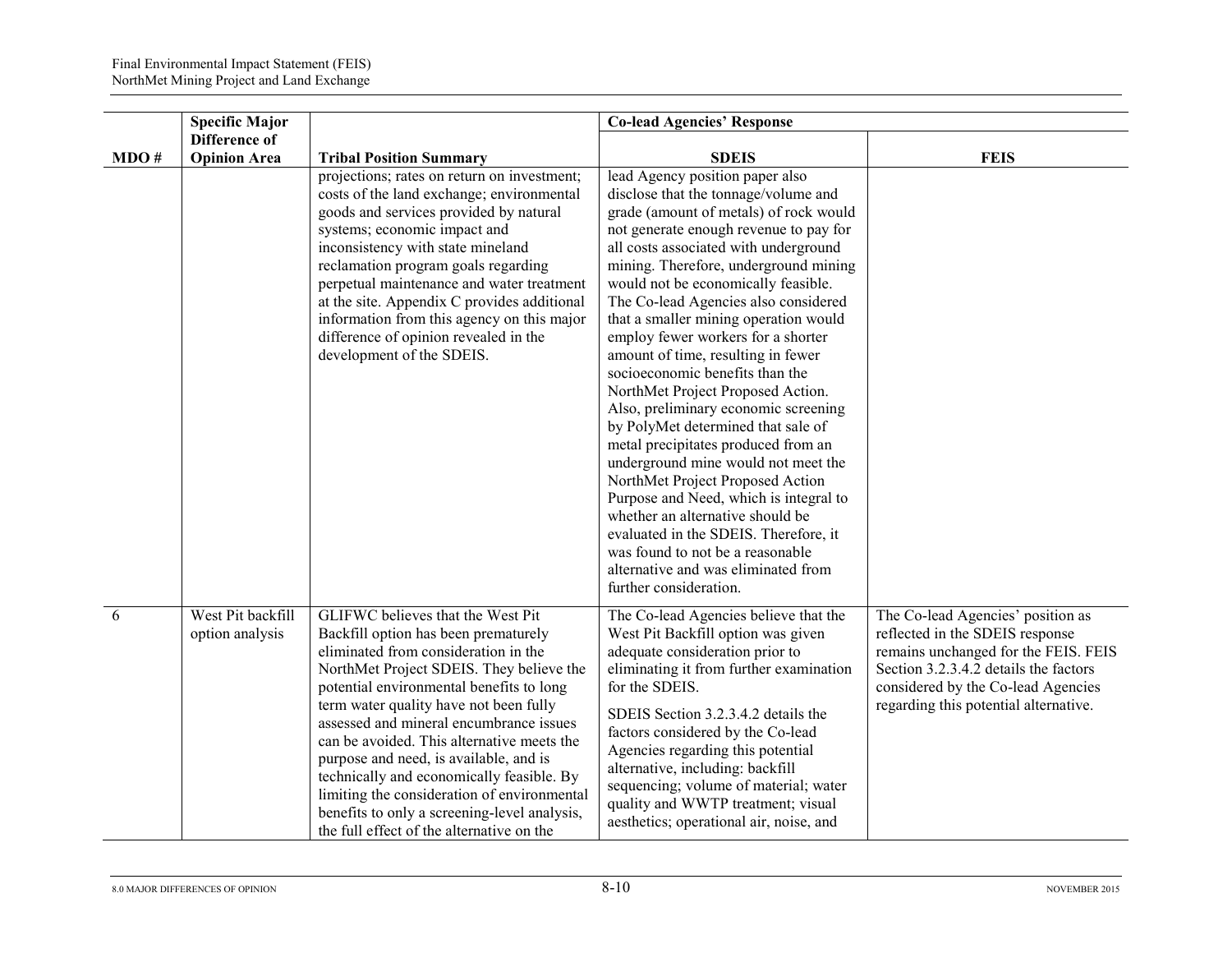|                | <b>Specific Major</b>                                          |                                                                                                                                                                                                                                                                                                                                                                                                                                                                                                                                                                                                                                                                                                                                                                                           | <b>Co-lead Agencies' Response</b>                                                                                                                                                                                                                                                                                                                                                                                                                                                                                                                                                                                                                                                                                                                                                                                                                                                                                                                                                                                                                                                                                                                                                  |                                                                                                                                                                                                    |
|----------------|----------------------------------------------------------------|-------------------------------------------------------------------------------------------------------------------------------------------------------------------------------------------------------------------------------------------------------------------------------------------------------------------------------------------------------------------------------------------------------------------------------------------------------------------------------------------------------------------------------------------------------------------------------------------------------------------------------------------------------------------------------------------------------------------------------------------------------------------------------------------|------------------------------------------------------------------------------------------------------------------------------------------------------------------------------------------------------------------------------------------------------------------------------------------------------------------------------------------------------------------------------------------------------------------------------------------------------------------------------------------------------------------------------------------------------------------------------------------------------------------------------------------------------------------------------------------------------------------------------------------------------------------------------------------------------------------------------------------------------------------------------------------------------------------------------------------------------------------------------------------------------------------------------------------------------------------------------------------------------------------------------------------------------------------------------------|----------------------------------------------------------------------------------------------------------------------------------------------------------------------------------------------------|
| MDO#           | Difference of<br><b>Opinion Area</b>                           | <b>Tribal Position Summary</b>                                                                                                                                                                                                                                                                                                                                                                                                                                                                                                                                                                                                                                                                                                                                                            | <b>SDEIS</b>                                                                                                                                                                                                                                                                                                                                                                                                                                                                                                                                                                                                                                                                                                                                                                                                                                                                                                                                                                                                                                                                                                                                                                       | <b>FEIS</b>                                                                                                                                                                                        |
|                |                                                                | environment is not known, especially for<br>water quality and potential need for<br>perpetual treatment (contrary to state<br>mineland reclamation program goals). The<br>issue of mineral encumbrance is raised as<br>proposer concern, but is avoided by<br>employing standard underground mining<br>techniques from other locations.<br>GLIFWC's opinion is that economic<br>considerations of a future mine expansion<br>are the only concrete reasons for not<br>conducting a full analysis, and every<br>available option that might improve long<br>term impacts should be explored regardless<br>of mineral lease commitments. Appendix C<br>provides additional information from this<br>agency on this major difference of opinion<br>revealed in the development of the SDEIS. | dust impacts; footprint impacts for<br>wetlands; mineral encumbrance lease<br>provisions; and costs.<br>These factors were weighed against<br>specific alternatives-consideration<br>criteria in terms of purpose and need,<br>technical and economic feasibility,<br>availability, and environmental and<br>socioeconomic benefit.<br>The screening analysis revealed the<br>opportunity to reclaim wetlands and<br>vegetation at the Category 1 Stockpile<br>footprint would be the only measurable<br>environmental benefit offered by<br>backfilling the Category 1 Stockpile<br>into the West Pit. However, because the<br>stockpile would have to be constructed<br>anyway even under a backfilled option,<br>these impacts would still occur with<br>mitigation required under wetlands-<br>related permitting or site reclamation<br>requirements under the Permit to Mine.<br>On balance, it is the Co-lead Agencies'<br>opinion that the West Pit Backfill<br>option would not provide substantial<br>environmental benefit to the project as<br>proposed. As such, the option to<br>backfill the West Pit was eliminated<br>from further consideration in the<br>SDEIS. |                                                                                                                                                                                                    |
| $\overline{7}$ | Partridge River<br>baseline base<br>flow and XP-<br>SWMM model | Grand Portage, Fond du Lac, and GLIFWC<br>believe that basic site surface water flow<br>hydrology at the Mine Site is inadequately<br>characterized. The XP-SWMM model<br>predictions may have underestimated                                                                                                                                                                                                                                                                                                                                                                                                                                                                                                                                                                             | The Co-lead Agencies believe that the<br>SDEIS adequately predicts Partridge<br>River baseline baseflow and that the<br>XP-SWMM model calibration was                                                                                                                                                                                                                                                                                                                                                                                                                                                                                                                                                                                                                                                                                                                                                                                                                                                                                                                                                                                                                              | The Co-lead Agencies have concluded<br>after additional analysis and discussion<br>that the USGS gage data and derived<br>XP-SWMM values used in the EIS<br>remain the most reasonable estimate of |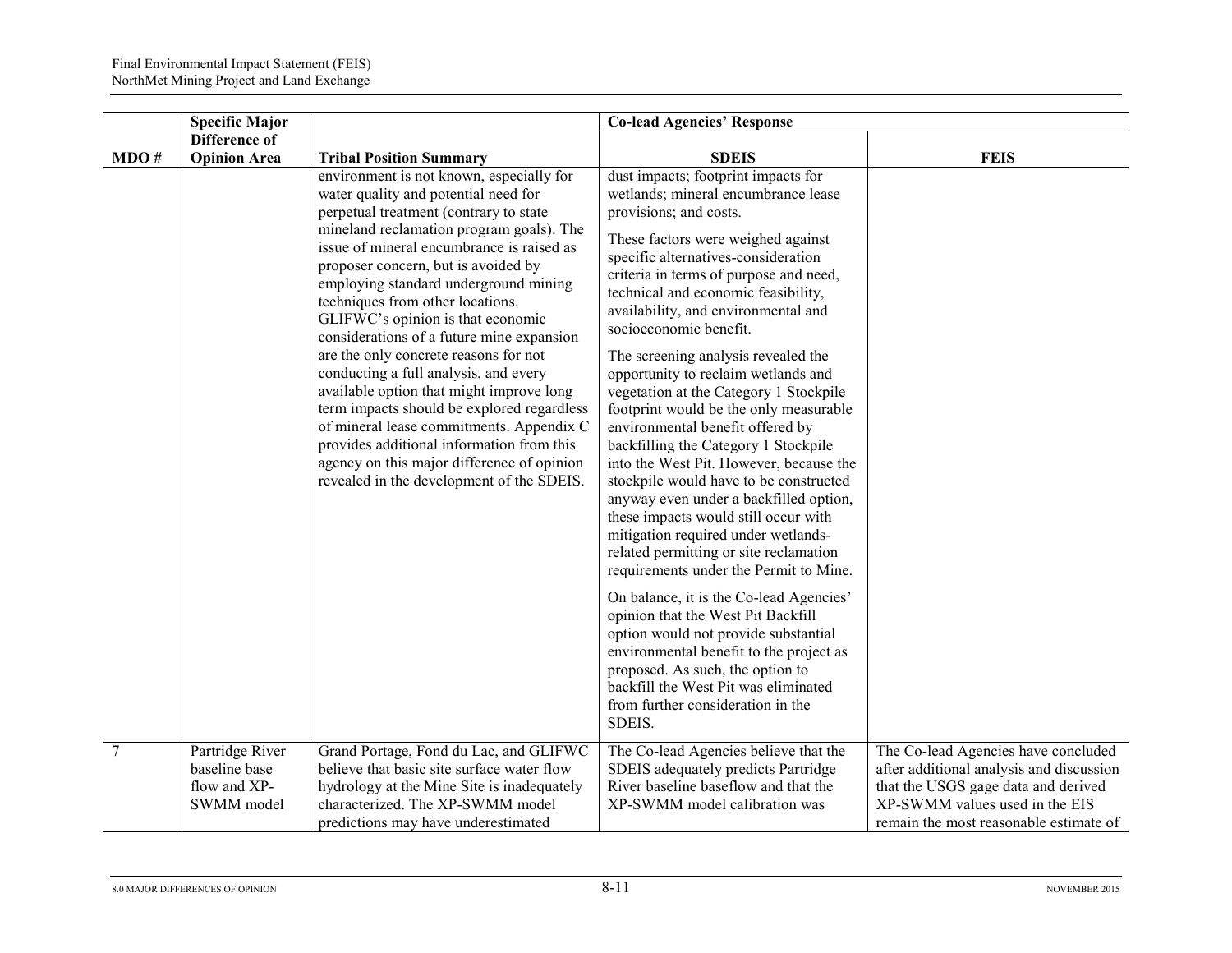|      | <b>Specific Major</b> |                                                                                                                                                                                                                                                                                                                                                                                                                                                                                                                                                                                                                                                                                                                                                                                                                                                                                                                                                                                                                                                                                                                                                                                                                                                                                                                            | <b>Co-lead Agencies' Response</b>                                                                                                                                                                                                                                                                                                                                                                                                                                                                                                                                                                                                                                                                                                                                                                                                                                                                                                                                                                                                                                                                                                                                                                                                                                                                                                                                                                                                  |                                                                                                                                                                                                                                                                                                                                                                                                                                                                                                                                                                                                                                                                                                                                                                                                                                                                                                                                                                                                                                                                                                                                                                                               |
|------|-----------------------|----------------------------------------------------------------------------------------------------------------------------------------------------------------------------------------------------------------------------------------------------------------------------------------------------------------------------------------------------------------------------------------------------------------------------------------------------------------------------------------------------------------------------------------------------------------------------------------------------------------------------------------------------------------------------------------------------------------------------------------------------------------------------------------------------------------------------------------------------------------------------------------------------------------------------------------------------------------------------------------------------------------------------------------------------------------------------------------------------------------------------------------------------------------------------------------------------------------------------------------------------------------------------------------------------------------------------|------------------------------------------------------------------------------------------------------------------------------------------------------------------------------------------------------------------------------------------------------------------------------------------------------------------------------------------------------------------------------------------------------------------------------------------------------------------------------------------------------------------------------------------------------------------------------------------------------------------------------------------------------------------------------------------------------------------------------------------------------------------------------------------------------------------------------------------------------------------------------------------------------------------------------------------------------------------------------------------------------------------------------------------------------------------------------------------------------------------------------------------------------------------------------------------------------------------------------------------------------------------------------------------------------------------------------------------------------------------------------------------------------------------------------------|-----------------------------------------------------------------------------------------------------------------------------------------------------------------------------------------------------------------------------------------------------------------------------------------------------------------------------------------------------------------------------------------------------------------------------------------------------------------------------------------------------------------------------------------------------------------------------------------------------------------------------------------------------------------------------------------------------------------------------------------------------------------------------------------------------------------------------------------------------------------------------------------------------------------------------------------------------------------------------------------------------------------------------------------------------------------------------------------------------------------------------------------------------------------------------------------------|
|      | Difference of         |                                                                                                                                                                                                                                                                                                                                                                                                                                                                                                                                                                                                                                                                                                                                                                                                                                                                                                                                                                                                                                                                                                                                                                                                                                                                                                                            |                                                                                                                                                                                                                                                                                                                                                                                                                                                                                                                                                                                                                                                                                                                                                                                                                                                                                                                                                                                                                                                                                                                                                                                                                                                                                                                                                                                                                                    |                                                                                                                                                                                                                                                                                                                                                                                                                                                                                                                                                                                                                                                                                                                                                                                                                                                                                                                                                                                                                                                                                                                                                                                               |
| MDO# | <b>Opinion Area</b>   | <b>Tribal Position Summary</b>                                                                                                                                                                                                                                                                                                                                                                                                                                                                                                                                                                                                                                                                                                                                                                                                                                                                                                                                                                                                                                                                                                                                                                                                                                                                                             | <b>SDEIS</b>                                                                                                                                                                                                                                                                                                                                                                                                                                                                                                                                                                                                                                                                                                                                                                                                                                                                                                                                                                                                                                                                                                                                                                                                                                                                                                                                                                                                                       | <b>FEIS</b>                                                                                                                                                                                                                                                                                                                                                                                                                                                                                                                                                                                                                                                                                                                                                                                                                                                                                                                                                                                                                                                                                                                                                                                   |
|      | calibration           | baseflow conditions in the Partridge River<br>by a factor of five $(5)$ . If true, this mis-<br>characterization might affect water quality<br>compliance projections in that although<br>more baseflow might mean more dilution<br>of contaminants, it could also mean<br>transport of greater quantities of pollutants<br>or drawdown for the Partridge River. They<br>also contend that XP-SWMM's<br>projections, which are based on data from<br>17 miles away collected from 1978 to<br>1987, do not align with the rating curve<br>from new MDNR winter monitoring data,<br>or the results of GLIFWC's own<br>projections taken from two years of new<br>data from the Dunka Road gage. Because<br>XP-SWMM's low estimates of baseflow<br>are used in the calibration of the<br>MODFLOW model, it will influence many<br>aspects of the baseline site characterization<br>and impact prediction. These include pit<br>inflow, dewatering impacts to the Partridge<br>River and wetlands, water treatment needs,<br>groundwater flow rates, contaminant<br>transport times and concentrations, and<br>contaminant dilution in the Partridge River<br>watershed. Appendix C provides additional<br>information from these agencies on this<br>major difference of opinion revealed in the<br>development of the SDEIS. | appropriate.<br>Baseflow estimation methodologies,<br>including limitations, and data sources<br>are presented in SDEIS section<br>4.2.2.2.2 and provide readers with<br>specific information and cited reference<br>documents that support the basis for the<br>Co-lead Agencies' position. Section<br>5.2.2.2.2 identifies the methods to<br>assess existing conditions in the<br>Partridge River, while Table 5.2.2-4<br>provides the results of the XP-SWMM<br>modeling for various reaches of the<br>river.<br>Regarding the use of the 1978 to 1987<br>flow data, the Co-lead Agencies believe<br>it is reasonable to rely on this<br>information because there have not<br>been any relevant changes in the<br>watershed since that time. In addition,<br>the SDEIS acknowledges the issue by<br>noting in Section 4.2.2.2.2 the<br>implications of using a lower modeled<br>baseflow are that any changes of flow<br>volume due to withdrawals, discharges,<br>or augmentation would result in greater<br>effects during the impact modeling than<br>if higher baseflow values were used,<br>such as showing higher concentrations<br>of solutes in the rivers and creeks.<br>Surface water flow monitoring is<br>proposed for the Partridge River and is<br>presented in SDEIS Section 5.2.2.3.5<br>for permitting agencies to consider. If<br>actual NorthMet Project Proposed<br>Action effects were found to be higher | groundwater baseflow conditions in<br>the Partridge River for the purposes of<br>MODFLOW and GoldSim modeling.<br>Groundwater baseflows for the<br>Partridge River developed in the<br>SDEIS are best-estimate values and<br>were retained for the FEIS.<br>In addition, a groundwater baseflow<br>sensitivity analysis was performed to<br>consider the effect of variable<br>groundwater baseflow inputs on water<br>quality. Results show that modeled<br>groundwater and surface water<br>concentrations are sensitive to changes<br>in groundwater baseflow. However,<br>the NorthMet Project Proposed<br>Action's ability to meet groundwater<br>quality and surface water quality<br>evaluation criteria is not sensitive to<br>changes in groundwater baseflow.<br>As per the SDEIS, FEIS Section<br>5.2.2.2.2 describes the methodology<br>and results of water impact analysis.<br>Surface water flow monitoring is<br>proposed for the Partridge River, in<br>Section 5.2.2.3.6. Section 5.2.2.3.5<br>describes the adaptive management<br>measures that could be applied to<br>minimize impacts to water resources.<br>Section 5.2.6 describes the impacts on<br>aquatic species. |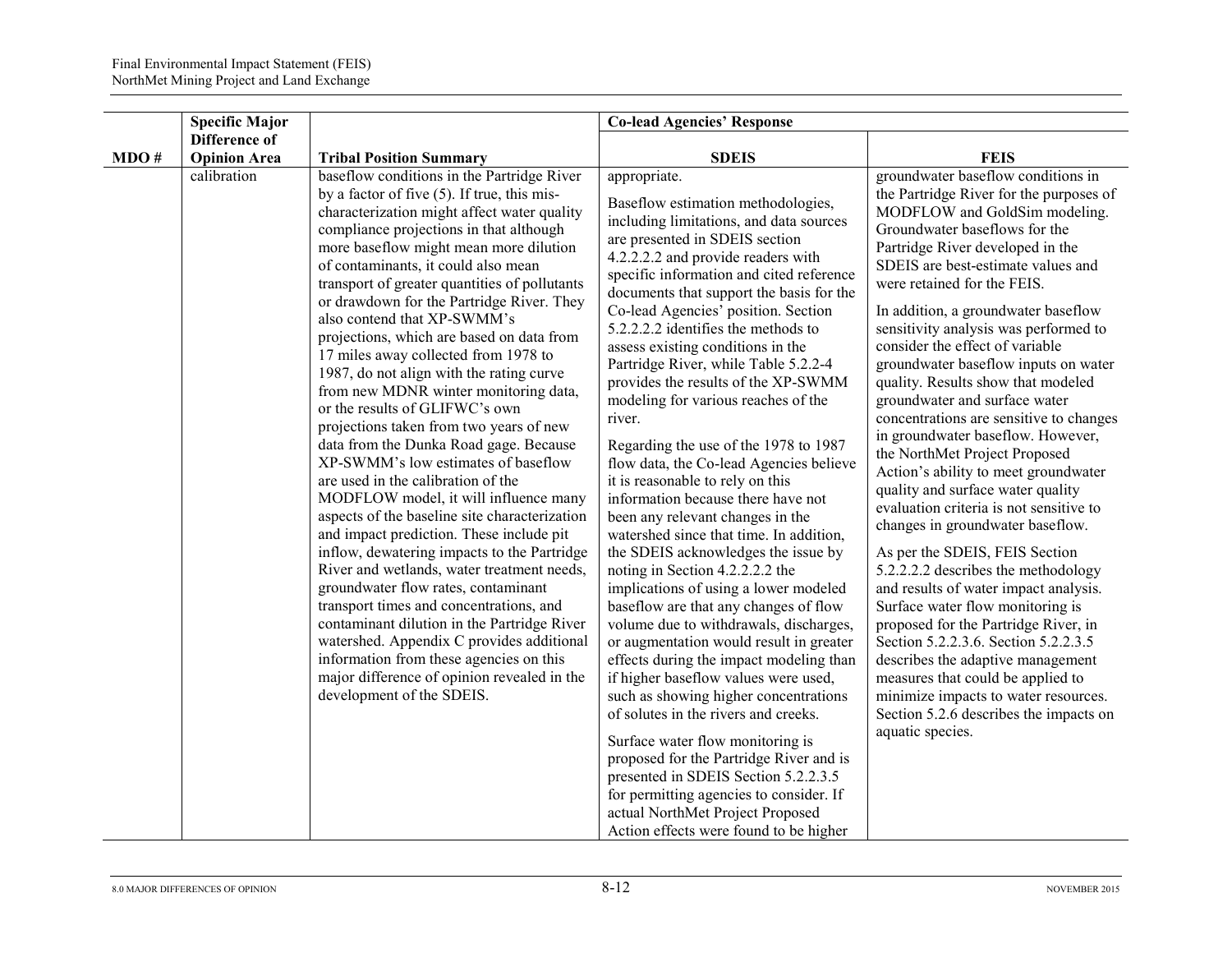|      | <b>Specific Major</b>                                                  |                                                                                                                                                                                                                                                                                                                                                                                                                                                                                                                                                                                                                                                                                                                                                                                                                                                                                                                                                                                                                                                                                                                                                                                                                                                                                                                                                                                                                                                                             | <b>Co-lead Agencies' Response</b>                                                                                                                                                                                                                                                                                                                                                                                                                                                                                                                                                                                                                                                                                                                                                                                                                                                                                                                                                                                                                                                                                                                                                                                                                                                            |                                                                                                                                                                                                                                                                                                                                                                                                                                                                                                                                                                                                                                                                                                                                                                                                                                                                                                                                                                                                                                                                                                                                                                                                                                                                                  |
|------|------------------------------------------------------------------------|-----------------------------------------------------------------------------------------------------------------------------------------------------------------------------------------------------------------------------------------------------------------------------------------------------------------------------------------------------------------------------------------------------------------------------------------------------------------------------------------------------------------------------------------------------------------------------------------------------------------------------------------------------------------------------------------------------------------------------------------------------------------------------------------------------------------------------------------------------------------------------------------------------------------------------------------------------------------------------------------------------------------------------------------------------------------------------------------------------------------------------------------------------------------------------------------------------------------------------------------------------------------------------------------------------------------------------------------------------------------------------------------------------------------------------------------------------------------------------|----------------------------------------------------------------------------------------------------------------------------------------------------------------------------------------------------------------------------------------------------------------------------------------------------------------------------------------------------------------------------------------------------------------------------------------------------------------------------------------------------------------------------------------------------------------------------------------------------------------------------------------------------------------------------------------------------------------------------------------------------------------------------------------------------------------------------------------------------------------------------------------------------------------------------------------------------------------------------------------------------------------------------------------------------------------------------------------------------------------------------------------------------------------------------------------------------------------------------------------------------------------------------------------------|----------------------------------------------------------------------------------------------------------------------------------------------------------------------------------------------------------------------------------------------------------------------------------------------------------------------------------------------------------------------------------------------------------------------------------------------------------------------------------------------------------------------------------------------------------------------------------------------------------------------------------------------------------------------------------------------------------------------------------------------------------------------------------------------------------------------------------------------------------------------------------------------------------------------------------------------------------------------------------------------------------------------------------------------------------------------------------------------------------------------------------------------------------------------------------------------------------------------------------------------------------------------------------|
|      | Difference of                                                          |                                                                                                                                                                                                                                                                                                                                                                                                                                                                                                                                                                                                                                                                                                                                                                                                                                                                                                                                                                                                                                                                                                                                                                                                                                                                                                                                                                                                                                                                             |                                                                                                                                                                                                                                                                                                                                                                                                                                                                                                                                                                                                                                                                                                                                                                                                                                                                                                                                                                                                                                                                                                                                                                                                                                                                                              |                                                                                                                                                                                                                                                                                                                                                                                                                                                                                                                                                                                                                                                                                                                                                                                                                                                                                                                                                                                                                                                                                                                                                                                                                                                                                  |
| MDO# | <b>Opinion Area</b>                                                    | <b>Tribal Position Summary</b>                                                                                                                                                                                                                                                                                                                                                                                                                                                                                                                                                                                                                                                                                                                                                                                                                                                                                                                                                                                                                                                                                                                                                                                                                                                                                                                                                                                                                                              | <b>SDEIS</b>                                                                                                                                                                                                                                                                                                                                                                                                                                                                                                                                                                                                                                                                                                                                                                                                                                                                                                                                                                                                                                                                                                                                                                                                                                                                                 | <b>FEIS</b>                                                                                                                                                                                                                                                                                                                                                                                                                                                                                                                                                                                                                                                                                                                                                                                                                                                                                                                                                                                                                                                                                                                                                                                                                                                                      |
|      |                                                                        |                                                                                                                                                                                                                                                                                                                                                                                                                                                                                                                                                                                                                                                                                                                                                                                                                                                                                                                                                                                                                                                                                                                                                                                                                                                                                                                                                                                                                                                                             | than predictions, then steps could be<br>taken to reduce those effects.                                                                                                                                                                                                                                                                                                                                                                                                                                                                                                                                                                                                                                                                                                                                                                                                                                                                                                                                                                                                                                                                                                                                                                                                                      |                                                                                                                                                                                                                                                                                                                                                                                                                                                                                                                                                                                                                                                                                                                                                                                                                                                                                                                                                                                                                                                                                                                                                                                                                                                                                  |
|      |                                                                        |                                                                                                                                                                                                                                                                                                                                                                                                                                                                                                                                                                                                                                                                                                                                                                                                                                                                                                                                                                                                                                                                                                                                                                                                                                                                                                                                                                                                                                                                             |                                                                                                                                                                                                                                                                                                                                                                                                                                                                                                                                                                                                                                                                                                                                                                                                                                                                                                                                                                                                                                                                                                                                                                                                                                                                                              |                                                                                                                                                                                                                                                                                                                                                                                                                                                                                                                                                                                                                                                                                                                                                                                                                                                                                                                                                                                                                                                                                                                                                                                                                                                                                  |
| 8    | Analog method<br>to assess indirect<br>impacts from<br>mine dewatering | Grand Portage, Fond du Lac, GLIFWC,<br>and The 1854 Treaty Authority believe that<br>the Co-lead Agencies' proposed analog<br>method of assessing potential indirect<br>impacts from mine site pit dewatering is<br>not rigorous, and as such should not be the<br>sole means of indirect impact assessment<br>for the SDEIS. Resource assessment areas<br>of concern include wetlands, groundwater,<br>and surface waters. All these agencies<br>consider the impact zones and distances to<br>be somewhat arbitrary, and also challenge<br>the automatic exclusion of ombrotrophic<br>wetlands from potential drawdown effects.<br>Accounting for these factors GLIFWC<br>conducted an independent assessment<br>using the same methods as the Co-lead<br>Agencies, along with additional analog<br>data from other mining-impacted sites,<br>which found an estimated total of 5719.75<br>acres of wetlands would be potentially<br>susceptible to severe indirect impacts from<br>mine pit drawdown. These agencies are of<br>the opinion that the USACE should require<br>up front mitigation for all severely<br>impacted wetlands, but at a minimum up<br>front mitigation should be required for<br>wetlands occurring in zone 1. They also<br>contend that additional up front mitigation<br>should be considered for wetlands that are<br>classified in the moderate to severe<br>category, with robust monitoring being<br>required for wetlands in the moderate | The Co-lead Agencies believe that the<br>SDEIS adequately uses the analog<br>method to assess potential indirect<br>effects from mine dewatering. The<br>complex mixes of bedrock, glacial till,<br>and wetland soils at the Mine Site<br>impede the ability to reasonably model<br>and accurately assess the potential<br>effect of pit dewatering on wetlands.<br>In light of this modeling limitation,<br>wetlands were divided into zones based<br>on distance from the open pit. The<br>closer a wetland was to the pit during<br>dewatering, the greater the water table<br>drawdown would be and the greater<br>potential there would be for hydrologic<br>effects on overlying wetlands. These<br>impact assessment methodologies are<br>presented in SDEIS Sections 5.2.2.3.2<br>and 5.2.3.1.2.<br>The Co-lead Agencies respectfully<br>believe reliance on potential impact<br>zones is appropriate but recognize<br>uncertainty remains. In the event that<br>the required wetland monitoring<br>identifies additional indirect effects,<br>permit conditions would likely include<br>a plan for adaptive management<br>practices to be implemented, such as<br>hydrologic controls or additional off-<br>site compensatory mitigation, which<br>may be identified through annual | The Co-lead Agencies believe that the<br>analog method used in the SDEIS to<br>assess potential indirect effects from<br>mine dewatering is adequate. Further,<br>the FEIS has been revised to address<br>concerns raised by the Bands<br>regarding the assertion that<br>ombrotrophic bogs would not be<br>impacted by mine dewatering. Section<br>5.2.3.2.2 of the FEIS applies a more<br>conservative assumption of the<br>potential indirect effects for all bog<br>communities within the 0-1,000-ft<br>analog zone. Specifically,<br>ombrotrophic bogs were reclassified<br>from the "no effect" category to the<br>"low likelihood" category, the same<br>status as that assigned to<br>minerotrophic bogs. The complex<br>mixes of bedrock, glacial till, and<br>wetland soils at the Mine Site impede<br>the ability to reasonably model (e.g.,<br>using MODFLOW) and accurately<br>assess the potential effect of pit<br>dewatering on wetlands. In light of<br>this modeling limitation, wetlands<br>were divided into zones based on<br>distance from the open pit. The closer<br>a wetland was to the pit during<br>dewatering, the greater the water table<br>drawdown would be and the greater<br>potential there would be for<br>hydrologic effects on overlying |
|      |                                                                        | category. These agencies also note that the<br>upper Partridge River is located in Zone 2;                                                                                                                                                                                                                                                                                                                                                                                                                                                                                                                                                                                                                                                                                                                                                                                                                                                                                                                                                                                                                                                                                                                                                                                                                                                                                                                                                                                  | reporting.                                                                                                                                                                                                                                                                                                                                                                                                                                                                                                                                                                                                                                                                                                                                                                                                                                                                                                                                                                                                                                                                                                                                                                                                                                                                                   | wetlands. These impact assessment<br>methodologies are presented in                                                                                                                                                                                                                                                                                                                                                                                                                                                                                                                                                                                                                                                                                                                                                                                                                                                                                                                                                                                                                                                                                                                                                                                                              |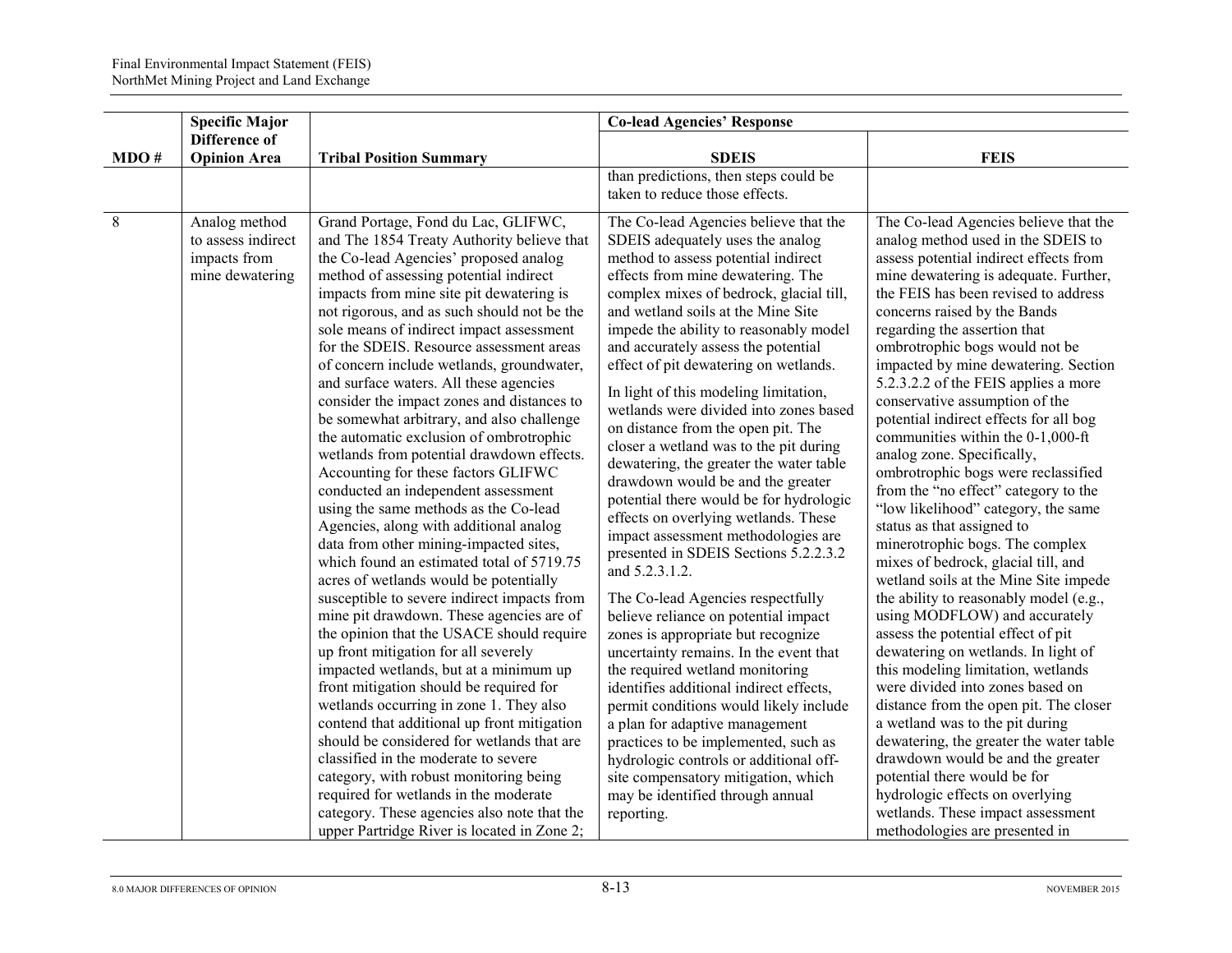|      | <b>Specific Major</b>                              |                                                                                                                                                                                                                                                                                                                                                                                                                                                                                                                                                                                                                                                                                                                                                                                                | <b>Co-lead Agencies' Response</b>                                                                                                                                                                                                                                                                                                                                                                                                                                                                                                                                                                                                                                       |                                                                                                                                                                                                                                                                                                                                                                                                                                                                                                                                                                                                                                                                                |
|------|----------------------------------------------------|------------------------------------------------------------------------------------------------------------------------------------------------------------------------------------------------------------------------------------------------------------------------------------------------------------------------------------------------------------------------------------------------------------------------------------------------------------------------------------------------------------------------------------------------------------------------------------------------------------------------------------------------------------------------------------------------------------------------------------------------------------------------------------------------|-------------------------------------------------------------------------------------------------------------------------------------------------------------------------------------------------------------------------------------------------------------------------------------------------------------------------------------------------------------------------------------------------------------------------------------------------------------------------------------------------------------------------------------------------------------------------------------------------------------------------------------------------------------------------|--------------------------------------------------------------------------------------------------------------------------------------------------------------------------------------------------------------------------------------------------------------------------------------------------------------------------------------------------------------------------------------------------------------------------------------------------------------------------------------------------------------------------------------------------------------------------------------------------------------------------------------------------------------------------------|
| MDO# | Difference of<br><b>Opinion Area</b>               | <b>Tribal Position Summary</b>                                                                                                                                                                                                                                                                                                                                                                                                                                                                                                                                                                                                                                                                                                                                                                 | <b>SDEIS</b>                                                                                                                                                                                                                                                                                                                                                                                                                                                                                                                                                                                                                                                            | <b>FEIS</b>                                                                                                                                                                                                                                                                                                                                                                                                                                                                                                                                                                                                                                                                    |
|      |                                                    | GLIFWC's independent analysis estimated<br>drawdowns of 3 to 5 ft under the river,<br>which would severely reduce baseflow in<br>the channel, indirectly impact riparian<br>wetlands downstream, and affect other<br>surface water features. Appendix C<br>provides additional information from these<br>agencies on this major difference of<br>opinion revealed in the development of the<br>SDEIS.                                                                                                                                                                                                                                                                                                                                                                                          |                                                                                                                                                                                                                                                                                                                                                                                                                                                                                                                                                                                                                                                                         | Sections 5.2.2.3.2 and 5.2.3.1.2 of the<br>FEIS.<br>The Co-lead Agencies are not relying<br>solely on the potential impact zones<br>determined in the analog method for<br>the FEIS but would monitor wetlands<br>for potential indirect effects if the<br>NorthMet Project Proposed Action<br>were approved. In the event that the<br>required wetland monitoring identifies<br>additional indirect effects, permit<br>conditions would likely include a plan<br>for adaptive management practices to<br>be implemented. Additional<br>compensatory mitigation would be<br>required if indirect wetland impacts<br>were identified during monitoring and<br>annual reporting. |
| 9    | Mine Site<br>groundwater<br>impact travel<br>times | Grand Portage and GLIFWC believe that<br>assumed groundwater pollutant travel times<br>at the mine site are underestimated. They<br>contend that relevant literature and data<br>suggest otherwise, and this has not been<br>captured in the modeling of bedrock<br>aquifer transport of pollutants from the<br>mine pit to surface water features. Grand<br>Portage further disagrees with the Co-lead<br>Agencies' assumption that the Duluth<br>Complex would remain highly competent<br>with extremely low hydraulic<br>conductivities post-blasting. If true,<br>resulting groundwater travel times through<br>bedrock would be shorter than predicted in<br>the SDEIS. They recommend conducting a<br>greater characterization of the entire<br>Partridge River watershed and mine site. | The Co-lead Agencies believe that the<br>SDEIS adequately predicts groundwater<br>impact travel times at the Mine Site as a<br>function of bedrock hydraulic<br>conductivity. The hydrogeology of the<br>mine site bedrock units has been<br>evaluated as detailed in SDEIS Section<br>4.2.2.2.1, including the potential that<br>fractures, including faults and fracture<br>zones, may exist that could permit<br>transmission of groundwater through<br>the bedrock over distances of thousands<br>of feet.<br>SDEIS Section 5.2.2.2.1 considers how<br>fractures may affect hydraulic<br>conductivities at the Mine Site, and<br>although the presence of fractures | The Mine Site GoldSim model was<br>changed following the SDEIS in<br>response to comments and additional<br>analysis occurred relating to hydraulic<br>conductivities.<br>The modeled bedrock and surficial<br>aquifers contribute groundwater<br>baseflow to the Partridge River. The<br>Duluth bedrock hydraulic conductivity<br>was increased and a bedrock flowpath<br>thickness was established at 15 m at<br>the Mine Site to better represent the<br>likelihood of an upper zone of more<br>fractured bedrock than deeper in the<br>formation. The increased bedrock<br>hydraulic conductivity is still less than<br>the value for the surficial deposits. For          |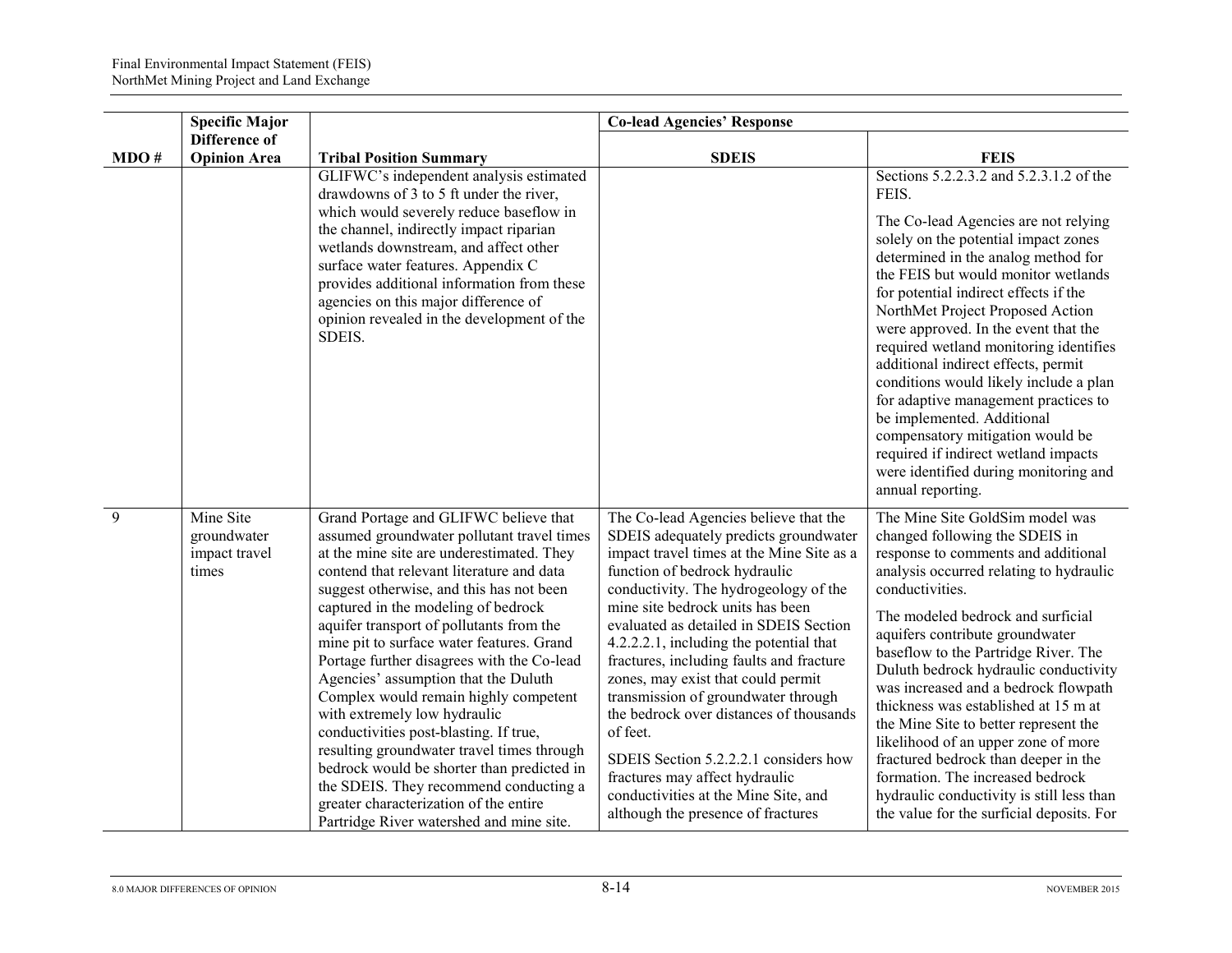|      | <b>Specific Major</b>                |                                                                                                                                                                                                                                                                                                                                                                                                                                                                                                                                                                                      | <b>Co-lead Agencies' Response</b>                                                                                                                                                                                                                                                                                                                                                                                                                                                                                                                                                                                                                                                                                                                                                                                                                                                                                      |                                                                                                                                                                                                                                                                                                                                                                                                                                                                                                                                                                                                                                                                                                                                                                                                                                      |
|------|--------------------------------------|--------------------------------------------------------------------------------------------------------------------------------------------------------------------------------------------------------------------------------------------------------------------------------------------------------------------------------------------------------------------------------------------------------------------------------------------------------------------------------------------------------------------------------------------------------------------------------------|------------------------------------------------------------------------------------------------------------------------------------------------------------------------------------------------------------------------------------------------------------------------------------------------------------------------------------------------------------------------------------------------------------------------------------------------------------------------------------------------------------------------------------------------------------------------------------------------------------------------------------------------------------------------------------------------------------------------------------------------------------------------------------------------------------------------------------------------------------------------------------------------------------------------|--------------------------------------------------------------------------------------------------------------------------------------------------------------------------------------------------------------------------------------------------------------------------------------------------------------------------------------------------------------------------------------------------------------------------------------------------------------------------------------------------------------------------------------------------------------------------------------------------------------------------------------------------------------------------------------------------------------------------------------------------------------------------------------------------------------------------------------|
| MDO# | Difference of<br><b>Opinion Area</b> | <b>Tribal Position Summary</b>                                                                                                                                                                                                                                                                                                                                                                                                                                                                                                                                                       | <b>SDEIS</b>                                                                                                                                                                                                                                                                                                                                                                                                                                                                                                                                                                                                                                                                                                                                                                                                                                                                                                           | <b>FEIS</b>                                                                                                                                                                                                                                                                                                                                                                                                                                                                                                                                                                                                                                                                                                                                                                                                                          |
|      |                                      | Appendix C provides additional<br>information from these agencies on this<br>major difference of opinion revealed in the<br>development of the SDEIS.                                                                                                                                                                                                                                                                                                                                                                                                                                | cannot be completely ruled out, site-<br>specific data such as boring logs<br>indicate the bedrock appears competent.<br>Deep fractures are rarely encountered<br>near the surface, and hydrogeologic<br>investigations have indicated that the<br>bulk of hydraulic conductivity of<br>bedrock at this Mine Site is very low.<br>Blasting-related effects within the pit<br>wall have also been considered. They<br>are expected to be limited in terms of<br>lateral extent and do not have much<br>effect on solute transport in bedrock.<br>In addition, bedrock groundwater<br>monitoring to evaluate bedrock water<br>quality trends is proposed at the Mine<br>Site as presented in SDEIS Section<br>5.2.2.3.5 for permitting agencies to<br>consider. If actual NorthMet Project<br>Proposed Action effects were found to<br>be higher than predictions, then steps<br>could be taken to reduce those effects. | the bedrock flowpaths that originate at<br>the mine pits, the travel time for water<br>to reach the property boundary is<br>much longer than the modeled 200-<br>year period.<br>Surficial groundwater travel times are<br>related to river groundwater baseflow<br>estimates. Partridge River groundwater<br>baseflow estimates used in the SDEIS<br>are reasonable. A groundwater<br>sensitivity analysis was completed<br>which predicted higher peak<br>concentrations that occur sooner for<br>some constituents. However these<br>peaks remain below evaluation criteria<br>for most parameters.<br>Groundwater monitoring and adaptive<br>measures to manage pit groundwater<br>flows, including for any water<br>conducting features or faults if<br>encountered, are described in FEIS<br>Sections 5.2.2.3.5 and 5.2.2.3.6. |
| 10   | No Action<br>Alternative<br>analysis | Fond du Lac, Grand Portage and GLIFWC<br>believe CEQ guidance require that water<br>quality modeling of a No Action alternative<br>should include activities that will occur<br>under the existing Cliffs Consent Decree.<br>The consent decree requires mitigation for<br>water quality exceedances from Area Pit 5,<br>the LTVSMC tailings basin, and the Dunka<br>Pit, all of which under the No Action<br>alternative would cause compliance with<br>all water quality standards with no<br>additional reductions in flows. Further,<br>they contend the current modeling of the | The Co-lead Agencies believe that the<br>SDEIS adequately analyzes effects on<br>water resources under the No Action<br>Alternative as required by<br>NEPA/MEPA. Future remedial actions<br>that would be required at the LTVSMC<br>Tailings Basin under the consent decree<br>and other permits are not established so<br>it is not possible to model those<br>conditions.<br>The No Action Alternative is described<br>in SDEIS Section 5.2.2.4 and<br>acknowledges it is not static, but at this                                                                                                                                                                                                                                                                                                                                                                                                                    | The Co-lead Agencies' position as<br>reflected in the SDEIS response<br>remains unchanged for the FEIS.<br>To further refine the impact assess and<br>consistent with this position, the Co-<br>lead Agencies have elected to remove<br>the Northshore Pit discharges to the<br>Partridge River from both the<br>continuation of existing conditions and<br>project model scenarios at year 2070.<br>This was done because the timing and<br>the effects of the Northshore Pit<br>discharge cessation are reasonably                                                                                                                                                                                                                                                                                                                 |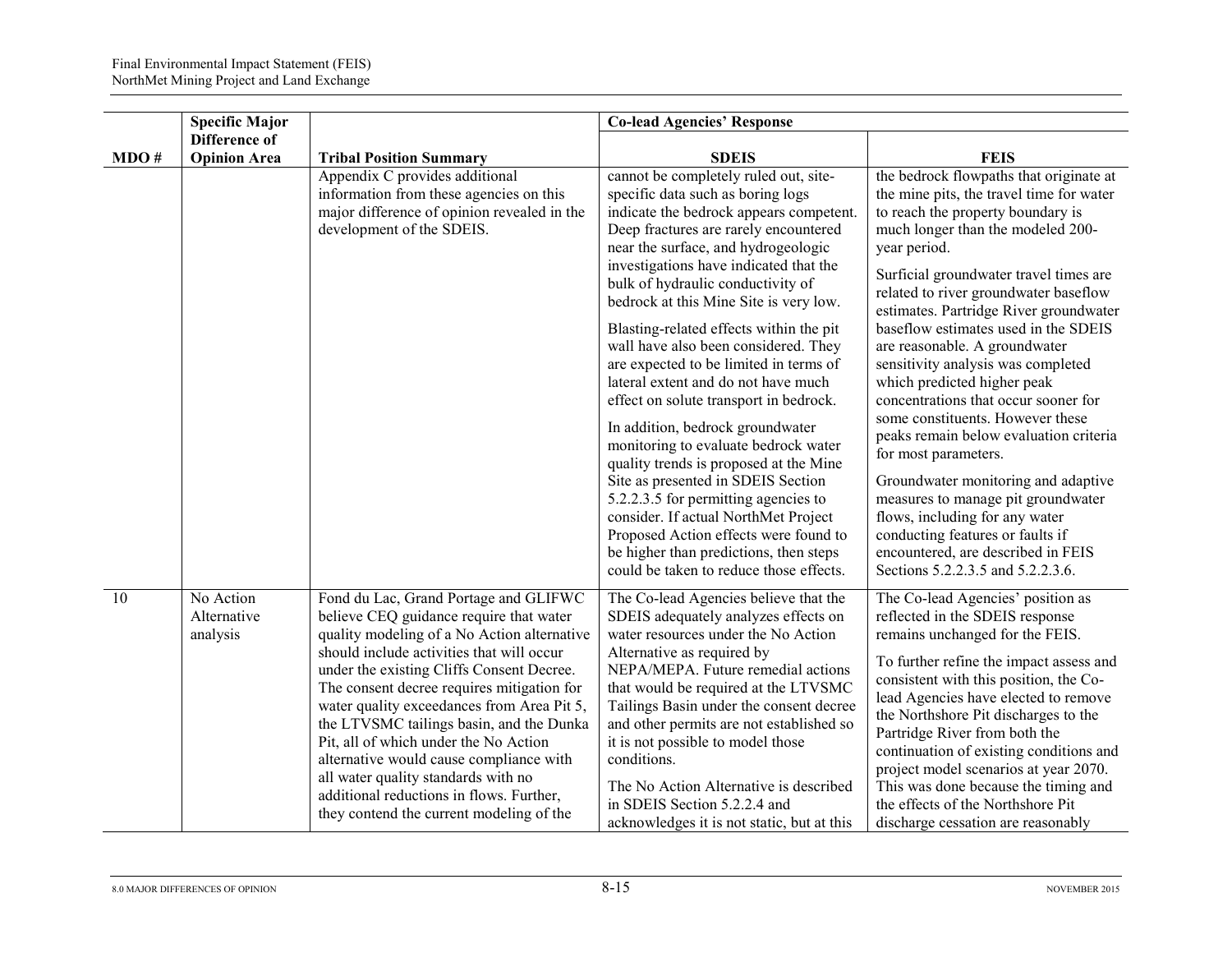|      | <b>Specific Major</b>                |                                                                                                                                                                                                                                                                                                                                                                                                                                                                                                                                                                                                                                                                                                                                                                                                                                                                                                                                                                                                                                                                 | <b>Co-lead Agencies' Response</b>                                                                                                                                                                                                                                                                                                                                                                                                                                                                                                                                                                                                                                                                                                                                                                                                                                              |             |
|------|--------------------------------------|-----------------------------------------------------------------------------------------------------------------------------------------------------------------------------------------------------------------------------------------------------------------------------------------------------------------------------------------------------------------------------------------------------------------------------------------------------------------------------------------------------------------------------------------------------------------------------------------------------------------------------------------------------------------------------------------------------------------------------------------------------------------------------------------------------------------------------------------------------------------------------------------------------------------------------------------------------------------------------------------------------------------------------------------------------------------|--------------------------------------------------------------------------------------------------------------------------------------------------------------------------------------------------------------------------------------------------------------------------------------------------------------------------------------------------------------------------------------------------------------------------------------------------------------------------------------------------------------------------------------------------------------------------------------------------------------------------------------------------------------------------------------------------------------------------------------------------------------------------------------------------------------------------------------------------------------------------------|-------------|
| MDO# | Difference of<br><b>Opinion Area</b> | <b>Tribal Position Summary</b>                                                                                                                                                                                                                                                                                                                                                                                                                                                                                                                                                                                                                                                                                                                                                                                                                                                                                                                                                                                                                                  | <b>SDEIS</b>                                                                                                                                                                                                                                                                                                                                                                                                                                                                                                                                                                                                                                                                                                                                                                                                                                                                   | <b>FEIS</b> |
|      |                                      | "continuation of existing conditions,"<br>which omits the dilution effect of<br>precipitation on the water quality of the<br>basin, is not appropriate. Claims that the<br>basin's water quality has stabilized and that<br>current conditions will not change over<br>time is based on pond water sampling for<br>only 4 years (2001-2004). If precipitation<br>since 2004 has not influenced water quality<br>by further diluting water chemistry in the<br>pond, then more recent data on basin pool<br>water chemistry is needed to support the<br>assumption. These agencies are of the<br>opinion while the CEQ makes it clear that a<br>blind "continuation of existing conditions"<br>model is inappropriate as a No Action<br>alternative, a "continuation of existing<br>conditions" model that ignores simple<br>environmental processes such as<br>precipitation is even less appropriate.<br>Appendix C provides additional<br>information from these agencies on this<br>major difference of opinion revealed in the<br>development of the SDEIS. | time the exact nature, timing, and<br>effectiveness of measures under the<br>consent decree are unknown, and thus<br>are not quantifiable for the SDEIS.<br>The Co-lead Agencies have considered<br>the water quality implications of the No<br>Action Alternative and believe it is<br>reasonable to expect that water quality<br>within the Embarrass River could<br>improve over time, absent other<br>unforeseen activities that could affect<br>water quality.<br>The Co-lead Agencies are not relying<br>on the continuation of existing<br>conditions modeling scenario in<br>consideration of the No Action<br>Alternative. This model run represents<br>conditions in the absence of the<br>NorthMet Project Proposed Action and<br>allows for a direct comparison of the<br>predicted water quality model results<br>with the same run with the proposed<br>project. | known.      |
|      |                                      |                                                                                                                                                                                                                                                                                                                                                                                                                                                                                                                                                                                                                                                                                                                                                                                                                                                                                                                                                                                                                                                                 | The Continuation of Existing<br>Conditions Scenario facilitates the<br>assessment of the extent to which the<br>NorthMet Project Proposed Action<br>would result in changes in water quality<br>as captured in the model. The Co-lead<br>Agencies believe this comparison is<br>valuable in considering the efficacy of<br>measures available to mitigate potential<br>NorthMet Project Proposed Action-<br>related adverse water quality effects for<br>both the mine and plant sites. These<br>mitigative measures are already                                                                                                                                                                                                                                                                                                                                               |             |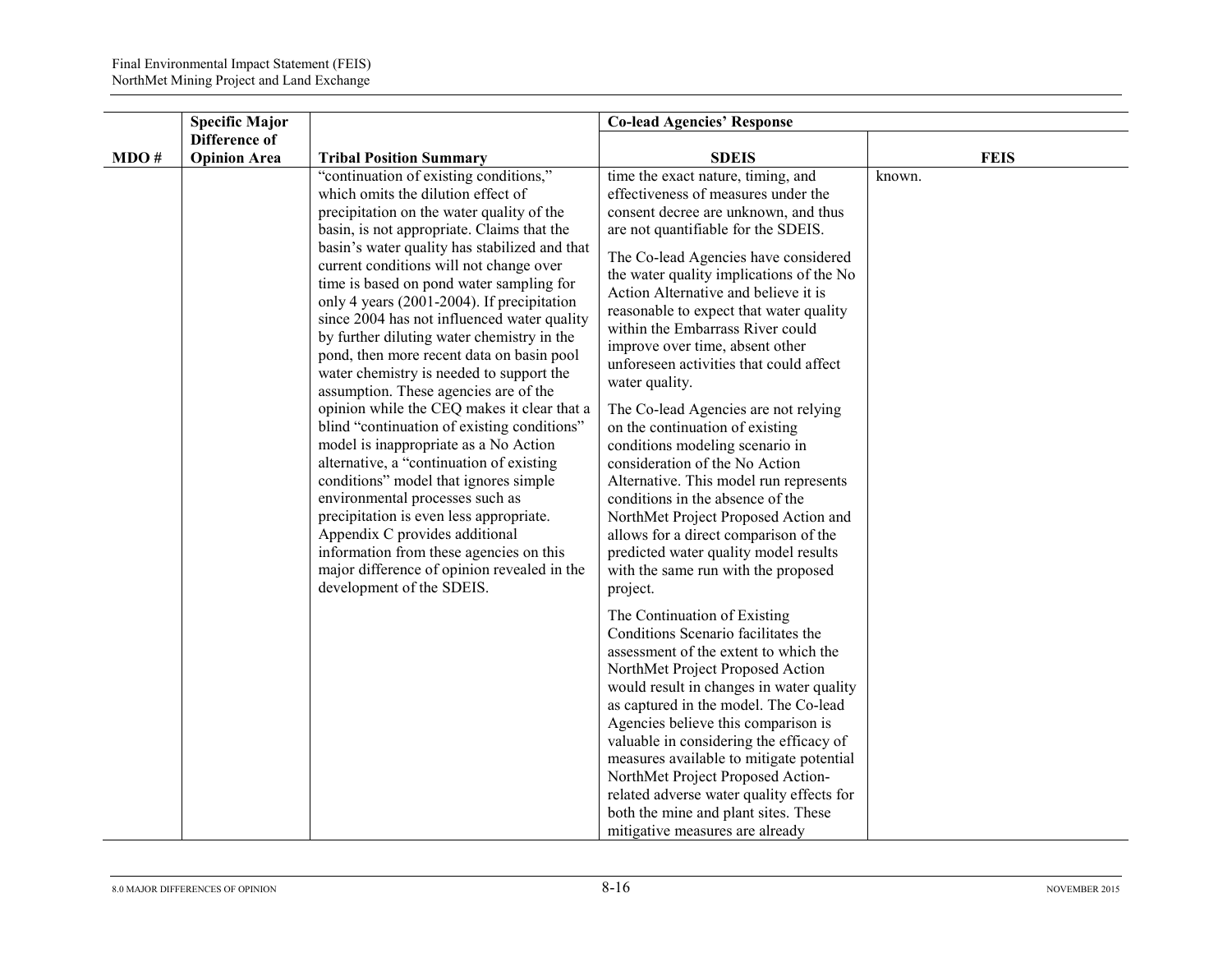|      | <b>Specific Major</b>                                                     |                                                                                                                                                                                                                                                                                                                                                                                                                                                                                                                                                                                                                                                                                                                                                                                                                                                                                                                                                                                                                                                                                                                                                             | <b>Co-lead Agencies' Response</b>                                                                                                                                                                                                                                                                                                                                                                                                                                                                                                                                                                                                                                                                                                                                                                                                                                                                                                                                                                                                                                                                          |                                                                                                                                                                                                                                                                                                                                                                                                                                                                                                                                                                                                                                                                                                                                                                                                                                                                                                                                                                                                                                    |
|------|---------------------------------------------------------------------------|-------------------------------------------------------------------------------------------------------------------------------------------------------------------------------------------------------------------------------------------------------------------------------------------------------------------------------------------------------------------------------------------------------------------------------------------------------------------------------------------------------------------------------------------------------------------------------------------------------------------------------------------------------------------------------------------------------------------------------------------------------------------------------------------------------------------------------------------------------------------------------------------------------------------------------------------------------------------------------------------------------------------------------------------------------------------------------------------------------------------------------------------------------------|------------------------------------------------------------------------------------------------------------------------------------------------------------------------------------------------------------------------------------------------------------------------------------------------------------------------------------------------------------------------------------------------------------------------------------------------------------------------------------------------------------------------------------------------------------------------------------------------------------------------------------------------------------------------------------------------------------------------------------------------------------------------------------------------------------------------------------------------------------------------------------------------------------------------------------------------------------------------------------------------------------------------------------------------------------------------------------------------------------|------------------------------------------------------------------------------------------------------------------------------------------------------------------------------------------------------------------------------------------------------------------------------------------------------------------------------------------------------------------------------------------------------------------------------------------------------------------------------------------------------------------------------------------------------------------------------------------------------------------------------------------------------------------------------------------------------------------------------------------------------------------------------------------------------------------------------------------------------------------------------------------------------------------------------------------------------------------------------------------------------------------------------------|
| MDO# | Difference of<br><b>Opinion Area</b>                                      | <b>Tribal Position Summary</b>                                                                                                                                                                                                                                                                                                                                                                                                                                                                                                                                                                                                                                                                                                                                                                                                                                                                                                                                                                                                                                                                                                                              | <b>SDEIS</b>                                                                                                                                                                                                                                                                                                                                                                                                                                                                                                                                                                                                                                                                                                                                                                                                                                                                                                                                                                                                                                                                                               | <b>FEIS</b>                                                                                                                                                                                                                                                                                                                                                                                                                                                                                                                                                                                                                                                                                                                                                                                                                                                                                                                                                                                                                        |
| 11   | Cumulative                                                                | Grand Portage, Fond du Lac, GLIFWC,                                                                                                                                                                                                                                                                                                                                                                                                                                                                                                                                                                                                                                                                                                                                                                                                                                                                                                                                                                                                                                                                                                                         | contained in the design of the NorthMet<br>Project Proposed Action, or are<br>available as adaptive or contingent<br>NorthMet Project Proposed Action<br>features as detailed in SDEIS Section<br>$5.2.2.2.5$ .<br>The Co-lead Agencies believe that the                                                                                                                                                                                                                                                                                                                                                                                                                                                                                                                                                                                                                                                                                                                                                                                                                                                   | The Co-lead Agencies believe that the                                                                                                                                                                                                                                                                                                                                                                                                                                                                                                                                                                                                                                                                                                                                                                                                                                                                                                                                                                                              |
|      | Effects to<br>groundwater and<br>surface water<br>quality and<br>quantity | and The 1854 Treaty Authority disagree<br>with the Final SDD and SDEIS conclusion<br>that no cumulative effects to groundwater<br>resources are expected. They note bedrock<br>and surficial groundwater pollution is<br>already documented at the old LTVSMC<br>site (i.e., plant site; area pits 5, 6, and 9S)<br>and the Dunka Pit. Cumulative effects at<br>these locations should be assessed with the<br>proposed project along with potential<br>groundwater pollution from the Peter<br>Mitchell Pit, Laskin Energy, Arcelor-<br>Mittal, United Taconite, and US Steel<br>Minntac. They suggest a future action that<br>should be considered in a cumulative<br>effects analysis is any potential future<br>backfill of Virginia Formation waste rock<br>for in-pit disposal at the Cliffs Peter<br>Mitchell Pit. And they contend that<br>potential dewatering-related interaction<br>effects between the proposed NorthMet<br>Project and the Peter Mitchell Pit should be<br>evaluated for cumulative effects. Appendix<br>C provides additional information on this<br>major difference of opinion revealed in the<br>development of the SDEIS. | SDEIS appropriately considered the<br>potential for cumulative groundwater<br>effects and accurately predicts<br>cumulative effects to surface water<br>quality and quantity. Cumulative effects<br>impact assessment methodologies for<br>both groundwater and surface water<br>resources are presented in SDEIS<br>Section 6.2.3.3 and provide readers with<br>specific information and cited reference<br>documents that support the basis for our<br>position.<br>The Co-lead Agencies believe the<br>potential for cumulative effects on<br>groundwater resources from the<br>NorthMet Project Proposed Action is<br>not supported. The SDEIS reports the<br>NorthMet Project Proposed Action<br>would affect groundwater levels, but<br>this effect would be limited<br>geographically and temporally, the<br>latter being that groundwater levels<br>would begin to be restored once pit<br>dewatering ceases, and is subject to<br>interactions causing cumulative effects.<br>The Co-lead Agencies do believe,<br>however, that assessment of cumulative<br>effects on surface water quality does | FEIS appropriately considers<br>cumulative effects for both<br>groundwater and surface water<br>resources. Water-related cumulative<br>effects assessment methodologies and<br>results are presented in FEIS Section<br>6.2.2.<br>In addition to the NorthMet Project<br>Proposed Action, water-related<br>cumulative actions considered in the<br>FEIS include: ArcelorMittal Deposits<br>(Laurentian and East Reserve<br>deposits), City of Aurora POTW, City<br>of Babbitt POTW, City of Biwabik<br>POTW, City of Hoyt Lakes POTW,<br>Former LTVSMC Pits and Tailings<br>Basin, Mesabi Nugget (formerly<br>Mesabi Nugget Phase I), Mesabi<br>Mining Project (formerly Mesabi<br>Nugget Phase II), Minnesota Power<br>Laskin Energy Center, Northshore<br>Mine, and Northshore Mine Closure.<br>Cumulative impacts result when the<br>effects of an action are added to or<br>interact with other effects in a<br>particular place and within a particular<br>time. The modeled groundwater<br>flowpaths of the NorthMet Project |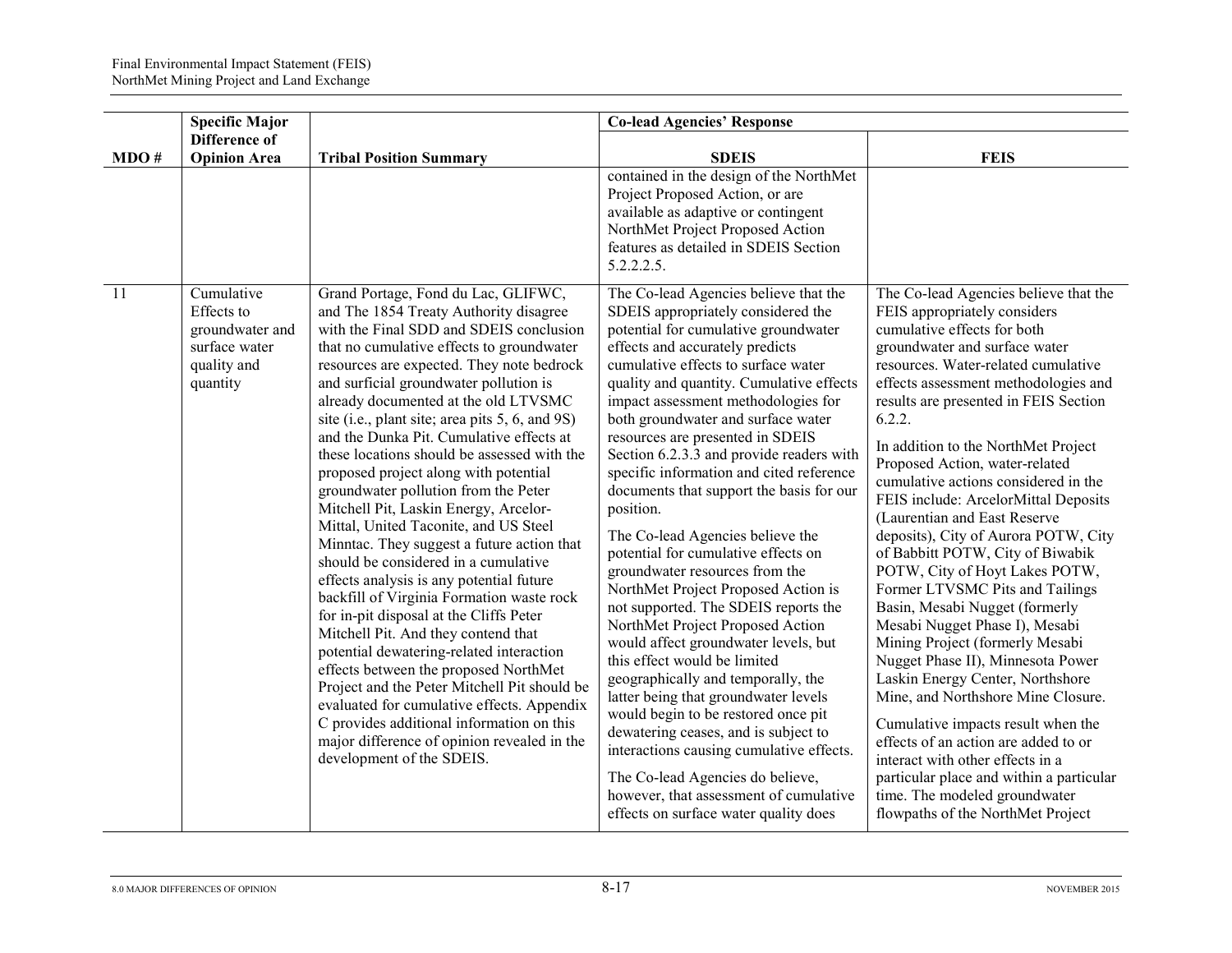|      | <b>Specific Major</b>                |                                | <b>Co-lead Agencies' Response</b>                                                                                                                                                                                                                                                                                                                                                                                                                       |                                                                                                                                                                                                                                                                                                                                                                                                                                                                                                                                                                                                                                                                                                                                                                                                                                                                                                                           |
|------|--------------------------------------|--------------------------------|---------------------------------------------------------------------------------------------------------------------------------------------------------------------------------------------------------------------------------------------------------------------------------------------------------------------------------------------------------------------------------------------------------------------------------------------------------|---------------------------------------------------------------------------------------------------------------------------------------------------------------------------------------------------------------------------------------------------------------------------------------------------------------------------------------------------------------------------------------------------------------------------------------------------------------------------------------------------------------------------------------------------------------------------------------------------------------------------------------------------------------------------------------------------------------------------------------------------------------------------------------------------------------------------------------------------------------------------------------------------------------------------|
| MDO# | Difference of<br><b>Opinion Area</b> | <b>Tribal Position Summary</b> | <b>SDEIS</b>                                                                                                                                                                                                                                                                                                                                                                                                                                            | <b>FEIS</b>                                                                                                                                                                                                                                                                                                                                                                                                                                                                                                                                                                                                                                                                                                                                                                                                                                                                                                               |
|      |                                      |                                | require consideration of potential<br>groundwater solute contributions.<br>SDEIS Section 6.3.3.3 provides a<br>complete examination of this concern,<br>including existing and potential future<br>actions. The actions considered are:<br>Arcelor-Mittal; Northshore Mine; Area<br>5 NW Pit; four POTWs; Cliffs Erie<br>LTVSMC site; Mesabi Nugget; Mesabi<br>Mining; Mesaba Energy - East Range<br>Site; and Minnesota Power Laskin<br>Energy Center. | Proposed Action do not interact with<br>other groundwater flowpaths. There<br>may be other plumes from other<br>projects in the vicinity of the<br>NorthMet Project Proposed Action,<br>but the effects of these plumes would<br>only interact with NorthMet Project<br>Proposed action impacts within<br>surface waters. This has been<br>evaluated. The only exception is the<br>seepage effects from existing<br>LTVSMC Tailings Basin that the<br>NorthMet Project Proposed Action<br>would supplant. This combined effect<br>has been considered in the<br>groundwater quality models presented<br>in Section 5.2.2. The Northshore Mine<br>Progression Ultimate Pit Limit project<br>which includes the in-pit stockpiling<br>of Virginia Formation waste rock in<br>the Peter Mitchell Pit would have no<br>impact on the Partridge River, as all<br>operations discharges would be<br>primarily to Langley Creek. |
|      |                                      |                                |                                                                                                                                                                                                                                                                                                                                                                                                                                                         | The FEIS considers potential<br>interaction effects between the<br>NorthMet Project Proposed Action and<br>the Northshore Mine through<br>operations and closure of both<br>facilities; see Section 6.2.2.3.1. The<br>FEIS indicates that expanded bedrock<br>groundwater monitoring would be<br>required between the sites; see Section<br>5.2.2.3.6. Contingency mitigation<br>measures to prevent any interaction<br>effects are also identified; see Section                                                                                                                                                                                                                                                                                                                                                                                                                                                          |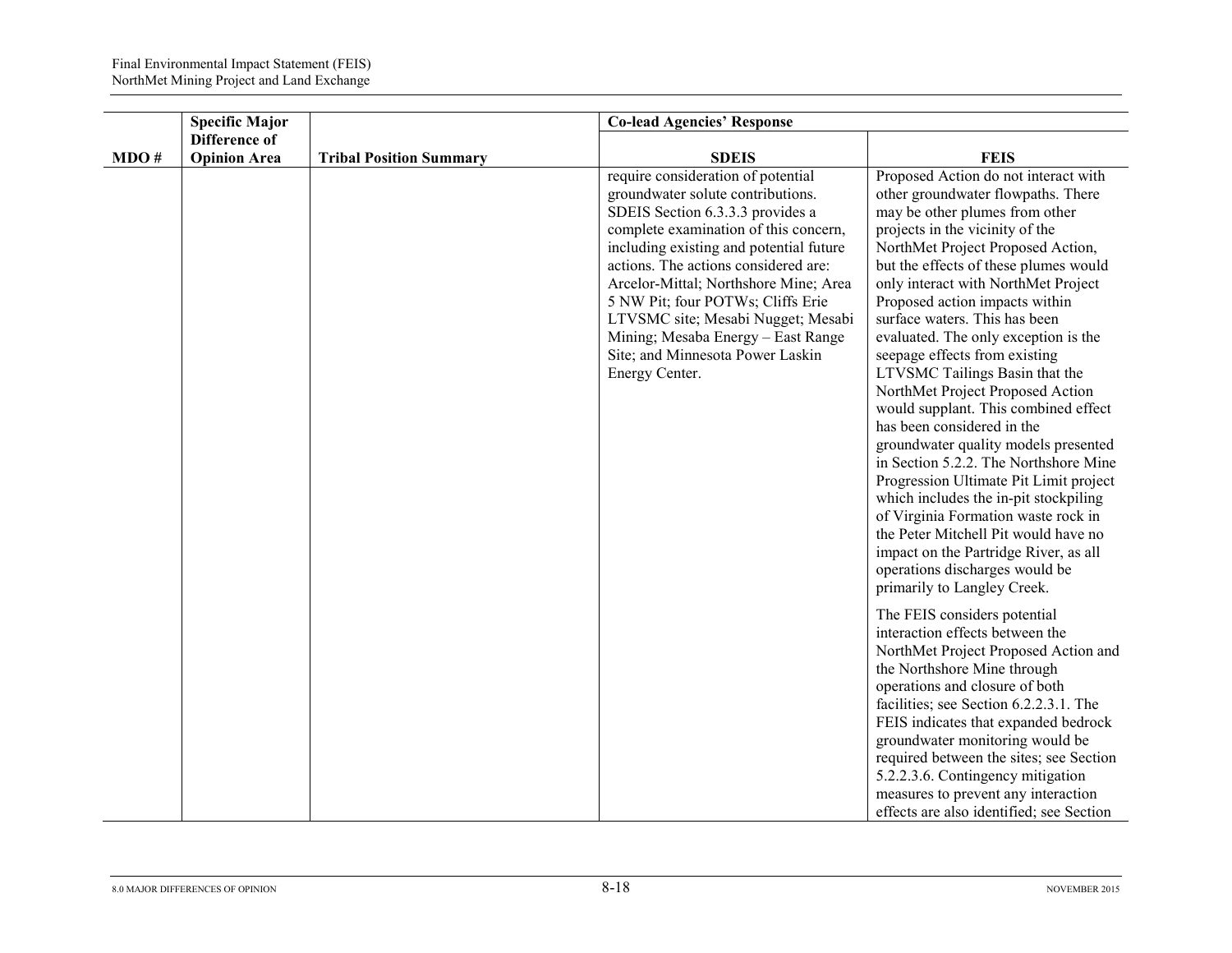|                                                      |                                                                                                                                                                                                                                                                                                                                                                                                                                                                                                                                                                                                                                                                                                                                                                                                                                                                                                                                                                                                                                                                                                                                                                                                                                                       | <b>Co-lead Agencies' Response</b>                                                                                                                                                                                                                                                                                                                                                                                                                                                                                                                                                                                                                                                                                                                                                                                                                                                                                                                           |                                                                                                                                                                                   |
|------------------------------------------------------|-------------------------------------------------------------------------------------------------------------------------------------------------------------------------------------------------------------------------------------------------------------------------------------------------------------------------------------------------------------------------------------------------------------------------------------------------------------------------------------------------------------------------------------------------------------------------------------------------------------------------------------------------------------------------------------------------------------------------------------------------------------------------------------------------------------------------------------------------------------------------------------------------------------------------------------------------------------------------------------------------------------------------------------------------------------------------------------------------------------------------------------------------------------------------------------------------------------------------------------------------------|-------------------------------------------------------------------------------------------------------------------------------------------------------------------------------------------------------------------------------------------------------------------------------------------------------------------------------------------------------------------------------------------------------------------------------------------------------------------------------------------------------------------------------------------------------------------------------------------------------------------------------------------------------------------------------------------------------------------------------------------------------------------------------------------------------------------------------------------------------------------------------------------------------------------------------------------------------------|-----------------------------------------------------------------------------------------------------------------------------------------------------------------------------------|
| <b>Opinion Area</b>                                  | <b>Tribal Position Summary</b>                                                                                                                                                                                                                                                                                                                                                                                                                                                                                                                                                                                                                                                                                                                                                                                                                                                                                                                                                                                                                                                                                                                                                                                                                        | <b>SDEIS</b>                                                                                                                                                                                                                                                                                                                                                                                                                                                                                                                                                                                                                                                                                                                                                                                                                                                                                                                                                | <b>FEIS</b>                                                                                                                                                                       |
| CEAA for<br>Partridge and<br><b>Embarrass Rivers</b> | Fond du Lac, Grand Portage, GLIFWC,<br>and The 1854 Treaty Authority believe that<br>limiting the cumulative effects analysis<br>area (CEAA) for water resources to the<br>Partridge and Embarrass River watersheds<br>is too small. Rather, they contend the<br>analysis should be expanded to include the<br>St. Louis River. Impacts associated with<br>United Taconite's proposal for 1,200 acres<br>of wetland destruction to build a new<br>tailings basin should be considered. More<br>broadly, they contend the project would<br>add to the load of pollutants that are<br>already causing an excursion from the<br>water quality standards in the St. Louis<br>River and would reduce tributary flows to<br>the river. If true, then project-related<br>impacts that may occur due to the project<br>could be underestimated (due to modeling<br>concerns), and would not stop before<br>reaching the St. Louis River. This would<br>mean that any added impact from the<br>project to the St. Louis River would in turn<br>impact Lake Superior, so this should be the<br>scale to analyze cumulative effects.<br>Appendix C provides additional<br>information from these agencies on this<br>major difference of opinion revealed in the | The Co-lead Agencies believe that the<br>SDEIS uses an appropriate cumulative<br>effects assessment area, or CEAA. The<br>Co-lead Agencies have appropriately<br>defined the spatial extent for the water<br>resources CEAA to be at the scale of<br>contributing watersheds. This is<br>reasonable geographic area because the<br>Plant Site is within the Embarrass River<br>watershed and the Mine Site is within<br>the Partridge River watershed as<br>detailed in SDEIS Section 6.2.3.3.1<br>The Co-lead Agencies have also<br>considered the appropriateness of<br>defining the CEAA for surface water<br>quality to include the St. Louis River.<br>Because the NorthMet Project Proposed<br>Action would result in only minor<br>changes in surface water hydrology and<br>quality of the Embarrass and Partridge<br>rivers, cumulative effects to the St.<br>Louis River cannot be definitively<br>assigned so it is not included in the<br>CEAA. | 5.2.2.3.5.<br>The Co-lead Agencies' position as<br>reflected in the SDEIS response<br>remains unchanged for the FEIS.<br>Section 6.2.2.1.1 describes the water<br>resources CEAA. |
|                                                      | Difference of                                                                                                                                                                                                                                                                                                                                                                                                                                                                                                                                                                                                                                                                                                                                                                                                                                                                                                                                                                                                                                                                                                                                                                                                                                         | development of the SDEIS.                                                                                                                                                                                                                                                                                                                                                                                                                                                                                                                                                                                                                                                                                                                                                                                                                                                                                                                                   |                                                                                                                                                                                   |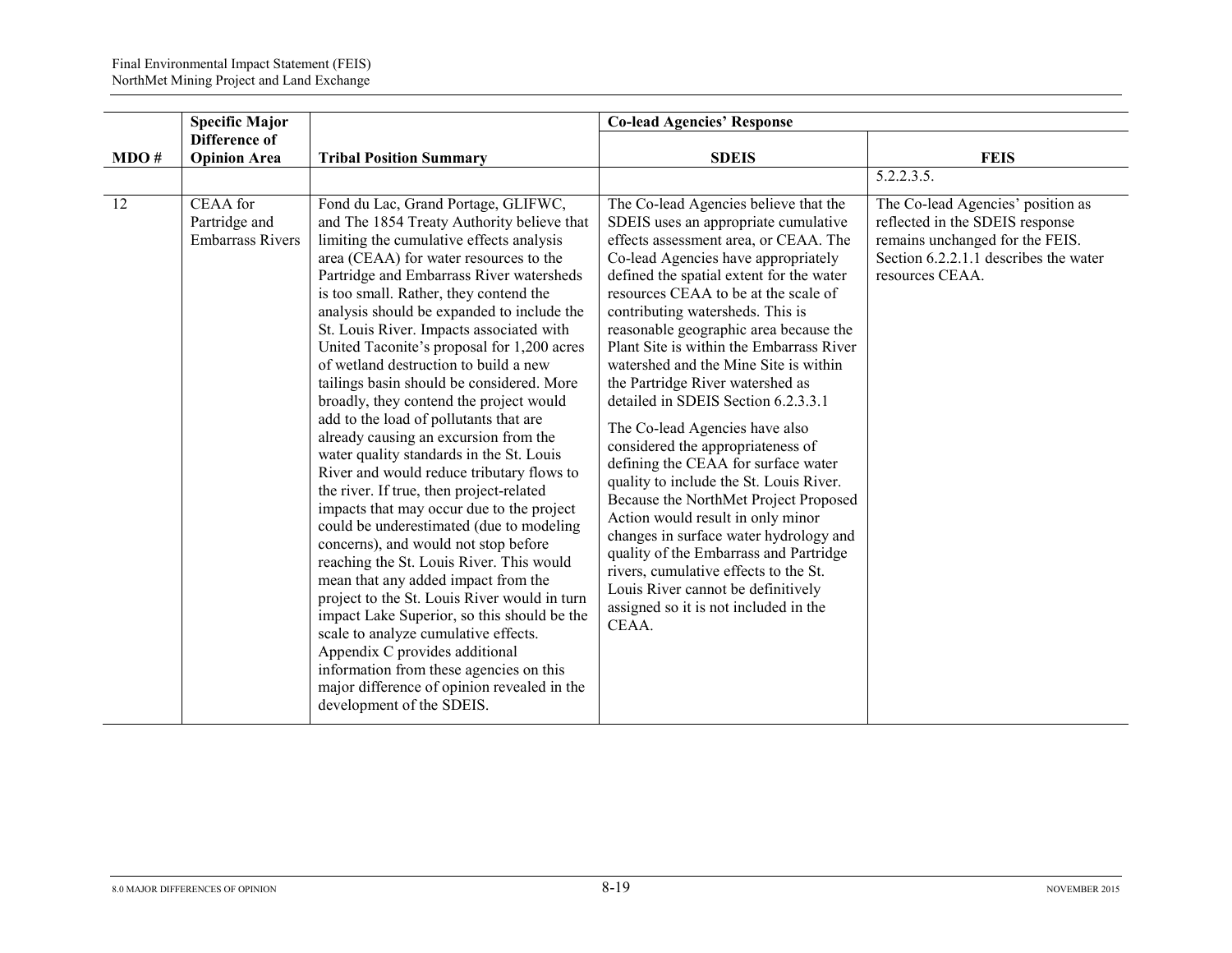|      | <b>Specific Major</b>                                       |                                                                                                                                                                                                                                                                                                                                                                                                                                                                                                                                                                                                                                                                                              | <b>Co-lead Agencies' Response</b>                                                                                                                                                                                                                                                                                                                                                                                                                                                                                                                                                                                                                                                                                                                                                                                                                                                                                                                                                                                                                                                                                                                                         |                                                                                                                                                                                                                                                                                                                                                                                                                                                                                                                                                                                                                                                                                                                                                                                                                                                      |
|------|-------------------------------------------------------------|----------------------------------------------------------------------------------------------------------------------------------------------------------------------------------------------------------------------------------------------------------------------------------------------------------------------------------------------------------------------------------------------------------------------------------------------------------------------------------------------------------------------------------------------------------------------------------------------------------------------------------------------------------------------------------------------|---------------------------------------------------------------------------------------------------------------------------------------------------------------------------------------------------------------------------------------------------------------------------------------------------------------------------------------------------------------------------------------------------------------------------------------------------------------------------------------------------------------------------------------------------------------------------------------------------------------------------------------------------------------------------------------------------------------------------------------------------------------------------------------------------------------------------------------------------------------------------------------------------------------------------------------------------------------------------------------------------------------------------------------------------------------------------------------------------------------------------------------------------------------------------|------------------------------------------------------------------------------------------------------------------------------------------------------------------------------------------------------------------------------------------------------------------------------------------------------------------------------------------------------------------------------------------------------------------------------------------------------------------------------------------------------------------------------------------------------------------------------------------------------------------------------------------------------------------------------------------------------------------------------------------------------------------------------------------------------------------------------------------------------|
| MDO# | <b>Difference of</b><br><b>Opinion Area</b>                 | <b>Tribal Position Summary</b>                                                                                                                                                                                                                                                                                                                                                                                                                                                                                                                                                                                                                                                               | <b>SDEIS</b>                                                                                                                                                                                                                                                                                                                                                                                                                                                                                                                                                                                                                                                                                                                                                                                                                                                                                                                                                                                                                                                                                                                                                              | <b>FEIS</b>                                                                                                                                                                                                                                                                                                                                                                                                                                                                                                                                                                                                                                                                                                                                                                                                                                          |
| 13   | Effects on<br>groundwater and<br>surface water<br>hydrology | Fond du Lac, Grand Portage, and GLIFWC<br>disagree with the conclusion that the<br>Proposed Project is not predicted to result<br>in any significant effects on groundwater or<br>surface water hydrology. XP-SWMM<br>relies on antiquated data from far<br>downstream, which means the model's<br>projection of hydrologic effects cannot be<br>supported. They believe GoldSim cannot<br>reliably predict whether the 28 solutes<br>modeled at both the plant and mine sites<br>would meet the Minnesota water quality<br>standards. Appendix C provides additional<br>information from these agencies on this<br>major difference of opinion revealed in the<br>development of the SDEIS. | Similar and related to MDOs #1 and #7<br>above, the Co-lead Agencies believe<br>that the SDEIS adequately predicts<br>effects on groundwater and surface<br>water hydrology. Overall water impact<br>assessment methodologies are presented<br>in SDEIS Section 5.2.2.2 and provide<br>readers with specific information and<br>cited reference documents that support<br>the basis for the Co-leads Agencies'<br>position.<br>The Co-lead Agencies approved<br>GoldSim to be programmed with a suite<br>of complex algorithms to estimate the<br>release of 28 solutes or contaminants<br>from the mine facilities and their<br>transport to groundwater and surface<br>water evaluation locations. A<br>probabilistic method was also approved<br>to estimate the probability of a given<br>water quality outcome occurring as a<br>means to account for uncertainties. This<br>is unlike deterministic modeling where<br>all inputs are known or estimated, and<br>when modeled, always produce a single<br>result without accounting for<br>uncertainty. Lack of accounting for<br>uncertainty was identified as a concern<br>regarding the original DEIS's analyses. | The Co-lead Agencies' position as<br>reflected in the SDEIS response<br>remains unchanged for the FEIS.<br>The water models were updated to<br>address comments received on the<br>SDEIS and to consider new<br>information. As described in FEIS<br>Section 5.2.2, the conclusions of the<br>updated model results support those in<br>the SDEIS.<br>In addition, a groundwater baseflow<br>sensitivity analysis was performed to<br>consider the effect of variable<br>baseflow inputs on water quality.<br>Results show that modeled<br>groundwater and surface water<br>concentrations are sensitive to changes<br>in groundwater baseflow. However,<br>the NorthMet Project Proposed<br>Action's ability to meet groundwater<br>quality and surface water quality<br>evaluation criteria is not sensitive to<br>changes in groundwater baseflow |
|      |                                                             |                                                                                                                                                                                                                                                                                                                                                                                                                                                                                                                                                                                                                                                                                              | The Co-lead Agencies believe focusing<br>on the P90 threshold in assessing the<br>NorthMet Project Proposed Action's<br>potential to meet applicable water<br>quality standards is logical because it<br>generally equates to a reasonable worst-<br>case scenario and has been adopted for                                                                                                                                                                                                                                                                                                                                                                                                                                                                                                                                                                                                                                                                                                                                                                                                                                                                               |                                                                                                                                                                                                                                                                                                                                                                                                                                                                                                                                                                                                                                                                                                                                                                                                                                                      |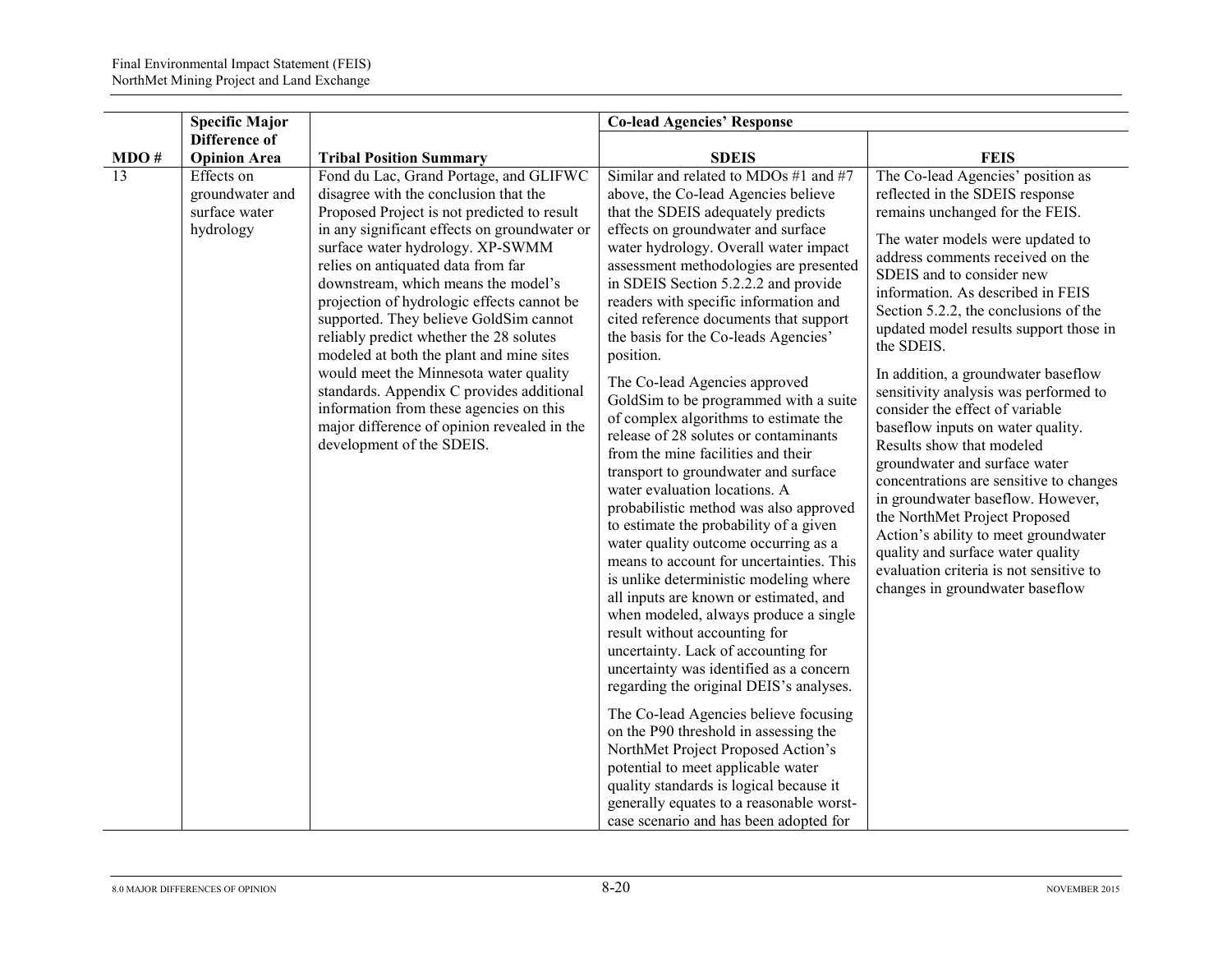|      | <b>Specific Major</b>                                                                                                                               |                                                                                                                                                                                                                                                                                                                                                                                                                                                                                                                                                                                                                                                                                                                                   | <b>Co-lead Agencies' Response</b>                                                                                                                                                                                                                                                                                                                                                                                                                                                                                                                                                                                                               |                                                                                                                                                                                                                                                                                                                                                                                                                                                                                                                                                                                      |
|------|-----------------------------------------------------------------------------------------------------------------------------------------------------|-----------------------------------------------------------------------------------------------------------------------------------------------------------------------------------------------------------------------------------------------------------------------------------------------------------------------------------------------------------------------------------------------------------------------------------------------------------------------------------------------------------------------------------------------------------------------------------------------------------------------------------------------------------------------------------------------------------------------------------|-------------------------------------------------------------------------------------------------------------------------------------------------------------------------------------------------------------------------------------------------------------------------------------------------------------------------------------------------------------------------------------------------------------------------------------------------------------------------------------------------------------------------------------------------------------------------------------------------------------------------------------------------|--------------------------------------------------------------------------------------------------------------------------------------------------------------------------------------------------------------------------------------------------------------------------------------------------------------------------------------------------------------------------------------------------------------------------------------------------------------------------------------------------------------------------------------------------------------------------------------|
| MDO# | <b>Difference of</b><br><b>Opinion Area</b>                                                                                                         | <b>Tribal Position Summary</b>                                                                                                                                                                                                                                                                                                                                                                                                                                                                                                                                                                                                                                                                                                    | <b>SDEIS</b>                                                                                                                                                                                                                                                                                                                                                                                                                                                                                                                                                                                                                                    | <b>FEIS</b>                                                                                                                                                                                                                                                                                                                                                                                                                                                                                                                                                                          |
|      |                                                                                                                                                     |                                                                                                                                                                                                                                                                                                                                                                                                                                                                                                                                                                                                                                                                                                                                   | other mining NEPA documents where<br>probabilistic modeling was used.                                                                                                                                                                                                                                                                                                                                                                                                                                                                                                                                                                           |                                                                                                                                                                                                                                                                                                                                                                                                                                                                                                                                                                                      |
|      |                                                                                                                                                     |                                                                                                                                                                                                                                                                                                                                                                                                                                                                                                                                                                                                                                                                                                                                   | Regardless, the Co-lead Agencies'<br>reliance on the P90 criterion does not<br>supersede how water quality-based<br>effluent limits (WQBELs) would be<br>developed for NPDES/SDS permitting.<br>Appropriate WQBELs would be<br>derived based on water quality<br>standards and implemented in the<br>permit.                                                                                                                                                                                                                                                                                                                                    |                                                                                                                                                                                                                                                                                                                                                                                                                                                                                                                                                                                      |
|      |                                                                                                                                                     |                                                                                                                                                                                                                                                                                                                                                                                                                                                                                                                                                                                                                                                                                                                                   | In addition, water monitoring and<br>adaptive management methods are<br>presented in SDEIS section 5.2.2.3.5 for<br>permitting agencies to consider. If<br>actual NorthMet Project Proposed<br>Action effects were found to be higher<br>than predictions, then steps could be<br>taken to reduce those effects.                                                                                                                                                                                                                                                                                                                                |                                                                                                                                                                                                                                                                                                                                                                                                                                                                                                                                                                                      |
| 14   | GoldSim not able<br>to replicate<br><b>Tailings Basin</b><br>water/Partridge<br><b>River Water</b><br>Quality under the<br>No Action<br>Alternative | GLIFWC believes that the GoldSim model<br>does not accurately predict existing water<br>quality conditions, such as the existing<br>exceedance of the aluminum standard in<br>the Embarrass River, or existing conditions<br>in the Partridge River. This agency<br>contends that if a model is unable to<br>accurately predict current conditions, then<br>it is even less likely to accurately predict<br>future project conditions. GLIFWC notes<br>that for many parameters at several water<br>bodies, the No-Action P50 model of annual<br>average value is substantially different than<br>the observed average under existing<br>conditions. The GoldSim model(s) need to<br>be better calibrated to existing conditions. | The Co-lead Agencies believe that the<br>GoldSim model adequately replicates<br>NorthMet Project Proposed Action<br>water quality for Tailings Basin water<br>and the Partridge River under the<br><b>Continuation of Existing Conditions</b><br>modeling scenario for the SDEIS. The<br>same hydrology and water quality<br>existing conditions datasets that were<br>used for modeling the Proposed Action<br>were used for the Continuation of<br>Existing Conditions modeling scenario.<br>Also, this scenario never introduces any<br>NorthMet mine features or activities<br>and conducts the same simulations for<br>the same durations. | While the Co-lead Agencies' position<br>remains consistent with that reflected<br>in the SDEIS, the Mine Site and Plant<br>Site water models were updated to<br>address SDEIS comments, including<br>using new, available data collected<br>since the SDEIS. This required new<br>calibrations to better reflect existing<br>conditions. In addition for the Mine<br>Site modeling, a new variable was<br>added to account for runoff<br>contributions to Colby Lake.<br>The FEIS water sections for the<br>NorthMet Project, Sections 4.2.2,<br>5.2.2, and 6.2.2, have been updated |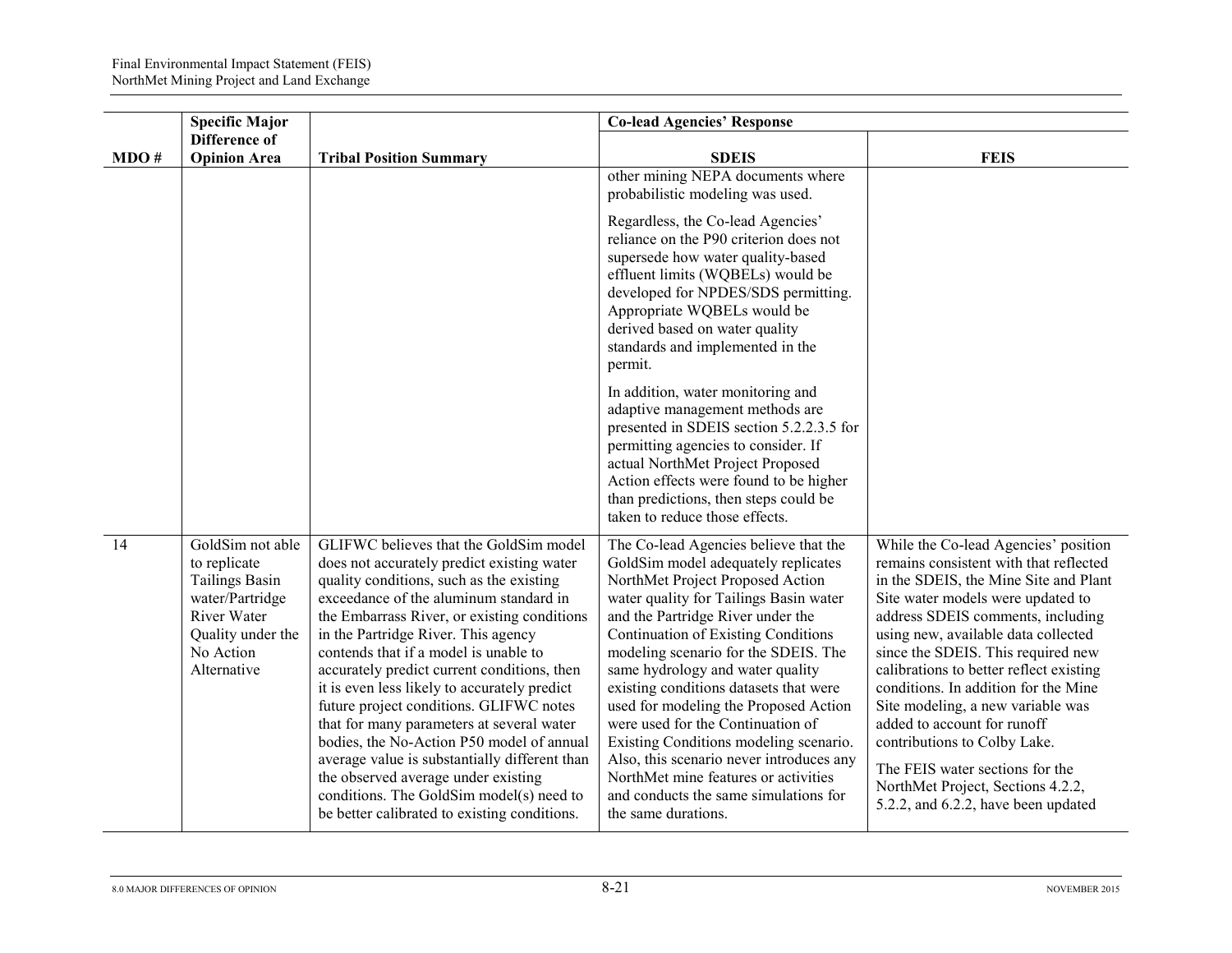|      | <b>Specific Major</b>                |                                                                                                                                                                                                                                                                                 | <b>Co-lead Agencies' Response</b>                                                                                                                                                                                                                                                                                                                                                                                                                                                                                                                                                                                                                                                                                                                                                                                                                                                                                                                                                                      |                                                                                                            |
|------|--------------------------------------|---------------------------------------------------------------------------------------------------------------------------------------------------------------------------------------------------------------------------------------------------------------------------------|--------------------------------------------------------------------------------------------------------------------------------------------------------------------------------------------------------------------------------------------------------------------------------------------------------------------------------------------------------------------------------------------------------------------------------------------------------------------------------------------------------------------------------------------------------------------------------------------------------------------------------------------------------------------------------------------------------------------------------------------------------------------------------------------------------------------------------------------------------------------------------------------------------------------------------------------------------------------------------------------------------|------------------------------------------------------------------------------------------------------------|
| MDO# | Difference of<br><b>Opinion Area</b> | <b>Tribal Position Summary</b>                                                                                                                                                                                                                                                  | <b>SDEIS</b>                                                                                                                                                                                                                                                                                                                                                                                                                                                                                                                                                                                                                                                                                                                                                                                                                                                                                                                                                                                           | <b>FEIS</b>                                                                                                |
|      |                                      | Without new calibrations, the GoldSim<br>model's projections are not adequate to<br>ensure protection of water resources.<br>Appendix C provides additional<br>information from this agency on this major<br>difference of opinion revealed in the<br>development of the SDEIS. | Models calibrated for the SDEIS to<br>address differences between observed<br>and simulated values include Mine Site<br>MODFLOW and XP-SWMM models,<br>Mine Site Natural Runoff, Plant Site<br>MODFLOW, Plant Site Natural Runoff,<br>and existing LTVSMC Tailings Basin<br>loading. The existing tailings basin<br>calibration included aluminum, as well<br>as a number of other solutes. The Co-<br>lead Agencies evaluated the various<br>model calibrations underlying GoldSim<br>and believe the differences between the<br>observed and simulated values for each<br>of the calibration targets are minimized<br>within accepted modeling norms.<br>The GoldSim model set up and<br>calibration information is presented in<br>SDEIS section 5.2.2.2.3. Model<br>predictions are also reliable and are<br>presented in the "GoldSim Model<br>Operations and Output" and<br>"Application of Evaluation Criteria to<br>Probabilistic Modeling Results"<br>subsections in SDEIS Section 5.2.2.2.3. | accordingly.<br>The conclusions of the updated model<br>results are consistent with those in the<br>SDEIS. |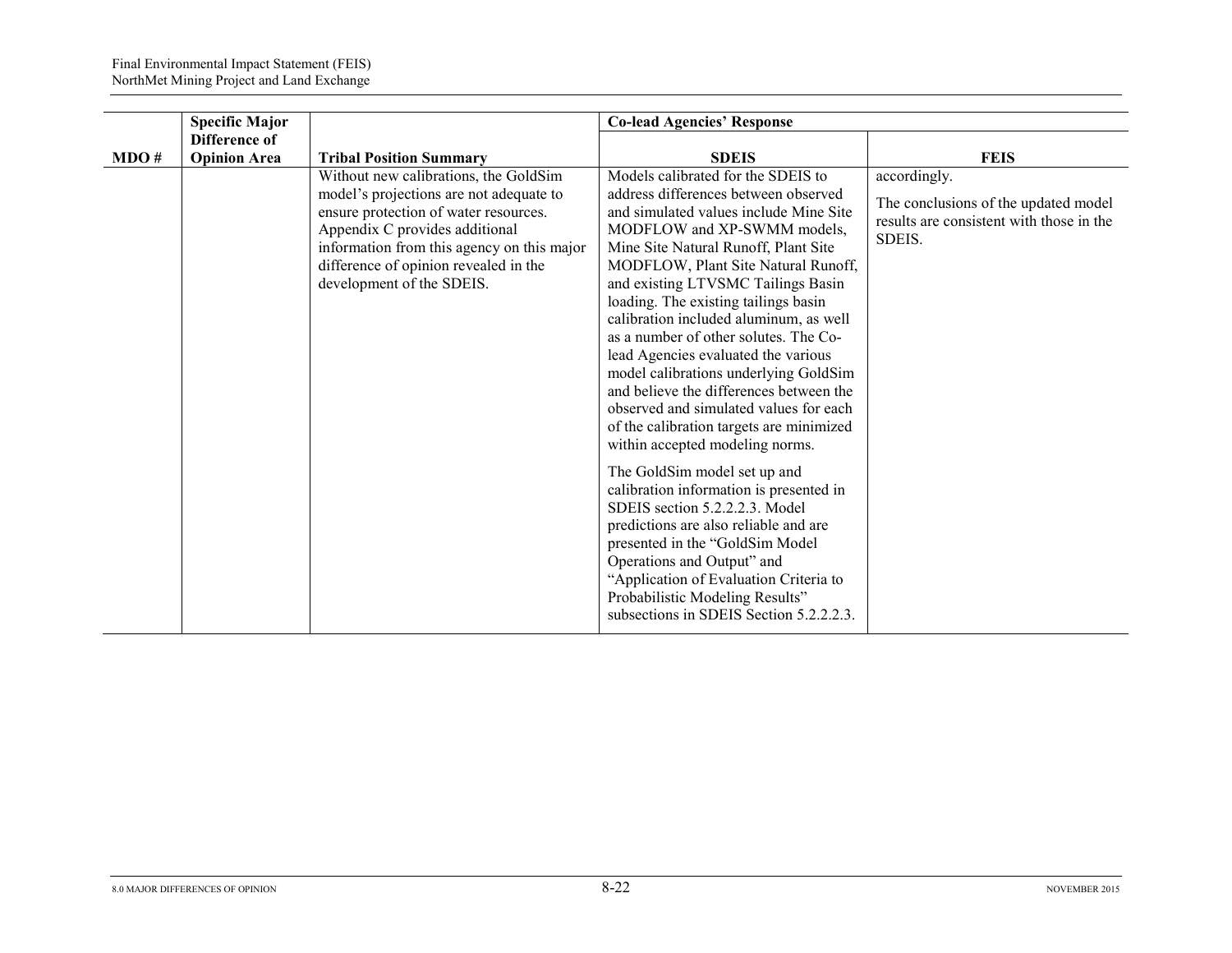|      | <b>Specific Major</b> |                                                                                                                                                                                                                                                                                                                                                                                                                                                                                                                                                                                                                                                                                                                                                                                                                                                                                                                                                                                                                                                                                                                                                                                                                                                                                                                                                                                                                             | <b>Co-lead Agencies' Response</b>                                                                                                                                                                                                                                                                                                                                                                                                                                                   |                                                                                                         |
|------|-----------------------|-----------------------------------------------------------------------------------------------------------------------------------------------------------------------------------------------------------------------------------------------------------------------------------------------------------------------------------------------------------------------------------------------------------------------------------------------------------------------------------------------------------------------------------------------------------------------------------------------------------------------------------------------------------------------------------------------------------------------------------------------------------------------------------------------------------------------------------------------------------------------------------------------------------------------------------------------------------------------------------------------------------------------------------------------------------------------------------------------------------------------------------------------------------------------------------------------------------------------------------------------------------------------------------------------------------------------------------------------------------------------------------------------------------------------------|-------------------------------------------------------------------------------------------------------------------------------------------------------------------------------------------------------------------------------------------------------------------------------------------------------------------------------------------------------------------------------------------------------------------------------------------------------------------------------------|---------------------------------------------------------------------------------------------------------|
|      | Difference of         |                                                                                                                                                                                                                                                                                                                                                                                                                                                                                                                                                                                                                                                                                                                                                                                                                                                                                                                                                                                                                                                                                                                                                                                                                                                                                                                                                                                                                             |                                                                                                                                                                                                                                                                                                                                                                                                                                                                                     |                                                                                                         |
| MDO# | <b>Opinion Area</b>   | <b>Tribal Position Summary</b>                                                                                                                                                                                                                                                                                                                                                                                                                                                                                                                                                                                                                                                                                                                                                                                                                                                                                                                                                                                                                                                                                                                                                                                                                                                                                                                                                                                              | <b>SDEIS</b>                                                                                                                                                                                                                                                                                                                                                                                                                                                                        | <b>FEIS</b>                                                                                             |
| 15   | Mineral fibers        | Fond du Lac, Grand Portage, and The 1854<br>Treaty Authority believe the risks<br>associated with exposure to mineral fibers<br>are greater than portrayed in the SDEIS.<br>Fond du Lac disagrees that 9% amphibole<br>fibers identified by PolyMet testing can be<br>considered a "small" percentage of the<br>fibers identified, while Grand Portage notes<br>chrysotile fibers that would be expected to<br>be found in the NorthMet deposit are not<br>considered. Grand Portage and Fond du<br>Lac indicate that information cited from<br>studies in this section is outdated and that<br>the section should be updated to rely on the<br>most recent reports (i.e.; U of M study<br>released in April 2013). The Bands contend<br>that one year of monitoring as currently<br>proposed is not adequate to account for the<br>variability and unpredictable mineralogy in<br>the rock to be mined, and that monitoring<br>for mineral fibers should be conducted for<br>the duration of the mining operation. Fond<br>du Lac identifies that risks associated with<br>ingestion should be considered in addition<br>to inhalation; risks from ingestion are not<br>discussed in the air quality section or the<br>human health risk section of the document.<br>Appendix C provides additional<br>information from these agencies on this<br>major difference of opinion revealed in the<br>development of the SDEIS. | The Co-lead Agencies believe that the<br>SDEIS adequately describes the risks<br>associated with mineral fibers,<br>including chrysotile (or serpentine)<br>minerals, and potential ingestion risks.<br>Findings from the University of<br>Minnesota study updates to the<br>Minnesota Legislature in April 2013 are<br>considered in the mineral fibers portion<br>of the document. The SDEIS also<br>includes monitoring and mitigation<br>measures described in Section 5.2.7.5. | The Co-lead Agencies' position as<br>reflected in the SDEIS response<br>remains unchanged for the FEIS. |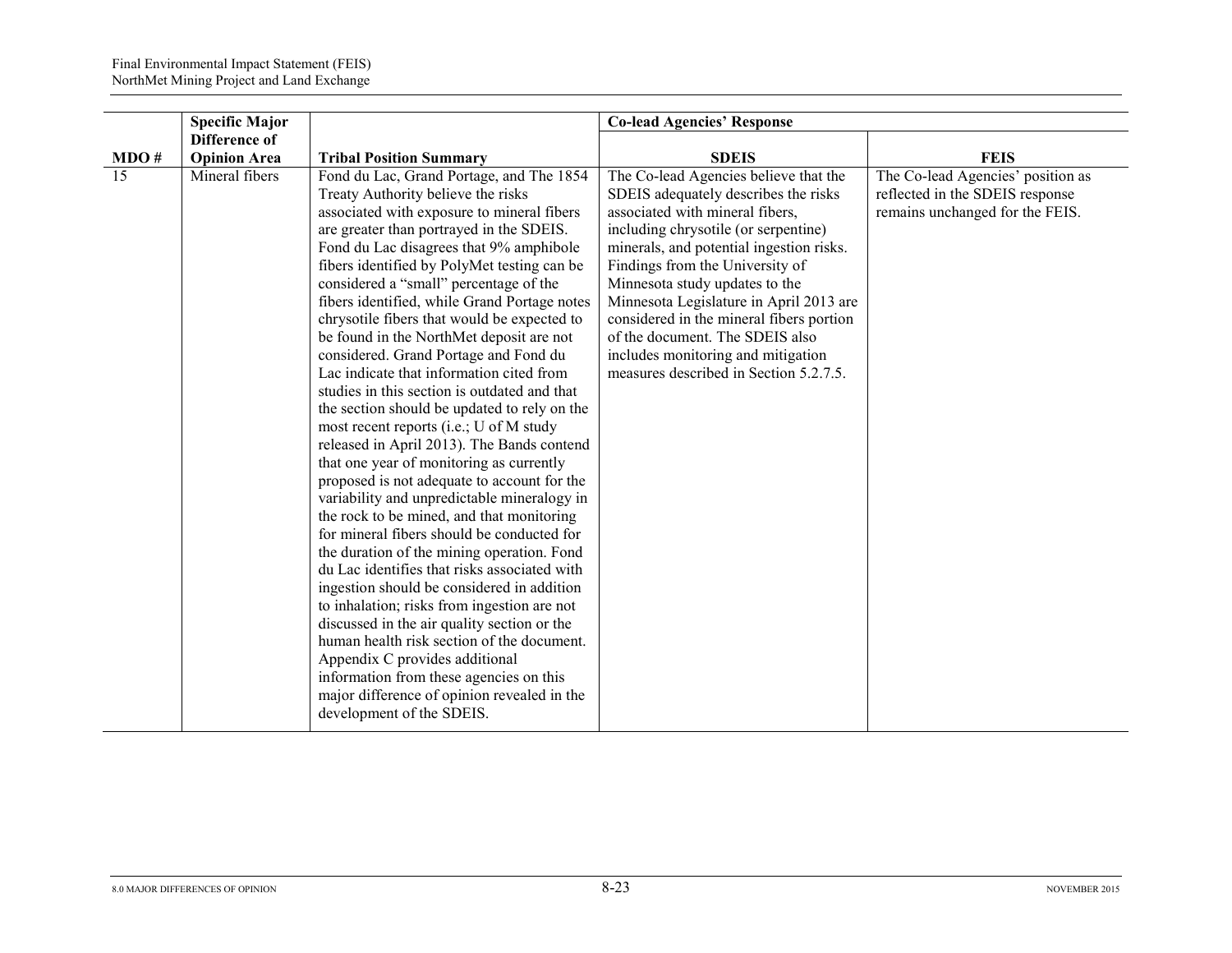|      | <b>Specific Major</b>         |                                                                                                                                                                                                                                                                                                                                                                                                                                                                                                                                                                                                                                                                                                                                                                                                                                                                                                                                                                                                                                                                                                                                     | <b>Co-lead Agencies' Response</b>                                                                                                                                                                                                                                                                                                                                                                                                                                                                                                                                                                                                                                                                                                                                                                                                                                                                                                                                                                                                                                                                                                                                                                                                   |                                                                                                                                                                                                                                                                                                                                                                 |
|------|-------------------------------|-------------------------------------------------------------------------------------------------------------------------------------------------------------------------------------------------------------------------------------------------------------------------------------------------------------------------------------------------------------------------------------------------------------------------------------------------------------------------------------------------------------------------------------------------------------------------------------------------------------------------------------------------------------------------------------------------------------------------------------------------------------------------------------------------------------------------------------------------------------------------------------------------------------------------------------------------------------------------------------------------------------------------------------------------------------------------------------------------------------------------------------|-------------------------------------------------------------------------------------------------------------------------------------------------------------------------------------------------------------------------------------------------------------------------------------------------------------------------------------------------------------------------------------------------------------------------------------------------------------------------------------------------------------------------------------------------------------------------------------------------------------------------------------------------------------------------------------------------------------------------------------------------------------------------------------------------------------------------------------------------------------------------------------------------------------------------------------------------------------------------------------------------------------------------------------------------------------------------------------------------------------------------------------------------------------------------------------------------------------------------------------|-----------------------------------------------------------------------------------------------------------------------------------------------------------------------------------------------------------------------------------------------------------------------------------------------------------------------------------------------------------------|
|      | Difference of                 |                                                                                                                                                                                                                                                                                                                                                                                                                                                                                                                                                                                                                                                                                                                                                                                                                                                                                                                                                                                                                                                                                                                                     |                                                                                                                                                                                                                                                                                                                                                                                                                                                                                                                                                                                                                                                                                                                                                                                                                                                                                                                                                                                                                                                                                                                                                                                                                                     |                                                                                                                                                                                                                                                                                                                                                                 |
| MDO# | <b>Opinion Area</b>           | <b>Tribal Position Summary</b>                                                                                                                                                                                                                                                                                                                                                                                                                                                                                                                                                                                                                                                                                                                                                                                                                                                                                                                                                                                                                                                                                                      | <b>SDEIS</b>                                                                                                                                                                                                                                                                                                                                                                                                                                                                                                                                                                                                                                                                                                                                                                                                                                                                                                                                                                                                                                                                                                                                                                                                                        | <b>FEIS</b>                                                                                                                                                                                                                                                                                                                                                     |
| 16   | Rail car spillage<br>and dust | GLIFWC disagrees that the amount of ore<br>that could escape from rail cars would be<br>small because the rail cars proposed for use<br>are not sealed. GLIFWC states that, given<br>the design and current condition of rail cars<br>proposed for transport, an ecologically<br>significant amount of spillage could occur<br>into streams, wetlands, and their<br>watersheds. GLIFWC believes that fugitive<br>dust escaping through gaps in the rail cars<br>is also a concern. GLIFWC does not<br>believe that the method described to<br>segregate fines in the center of the rail car,<br>away from the gaps, is realistic. Further,<br>GLIFWC does not believe that monitoring<br>of the creeks along the rail line will be<br>effective in preventing or minimizing<br>impacts because once detected in<br>monitoring, the impact will have already<br>occurred. GLIFWC states that cleanup of<br>ore dust in an aquatic environment is a long<br>and difficult process. Appendix C provides<br>additional information from this agency on<br>this major difference of opinion revealed in<br>the development of the SDEIS. | The Co-lead Agencies believe that the<br>SDEIS adequately predicts the rail car<br>spillage and potential environmental<br>effects. No substantial reactive airborne<br>fugitive dust emissions from rail<br>transport are expected. However, the<br>Co-lead Agencies note that estimates of<br>potential spillage are presented in<br>SDEIS Section 5.2.2.3.2, and potential<br>effects are presented in Sections<br>5.2.2.3.2, 5.2.3.2.2, and 5.2.7.1.3. These<br>sections provide readers with specific<br>information and cited reference<br>documents that support the basis for the<br>Co-lead Agencies' position.<br>Water quality monitoring for the<br>streams located along the<br>Transportation and Utility Corridor is<br>recommended. If streams along the<br>railroad corridor between the Mine Site<br>and Plant Site were to show degradation<br>in water quality as a result of material<br>spilled from railcars, then contingency<br>mitigation would be available through<br>developing catchment areas adjacent to<br>the tracks at stream crossings to<br>minimize the amount of material that<br>reaches the streams. This information is<br>available for permitting agencies to<br>consider as necessary. | While the Co-lead Agencies' position<br>as reflected in the SDEIS response<br>remains unchanged for the FEIS, the<br>proposer has made a commitment to<br>refurbish the proposed rail cars to<br>minimize gaps and therefore spillage<br>between the Mine Site and the Plant<br>Site. Further detail on the rail cars is<br>provided in FEIS Section 3.2.2.2.4. |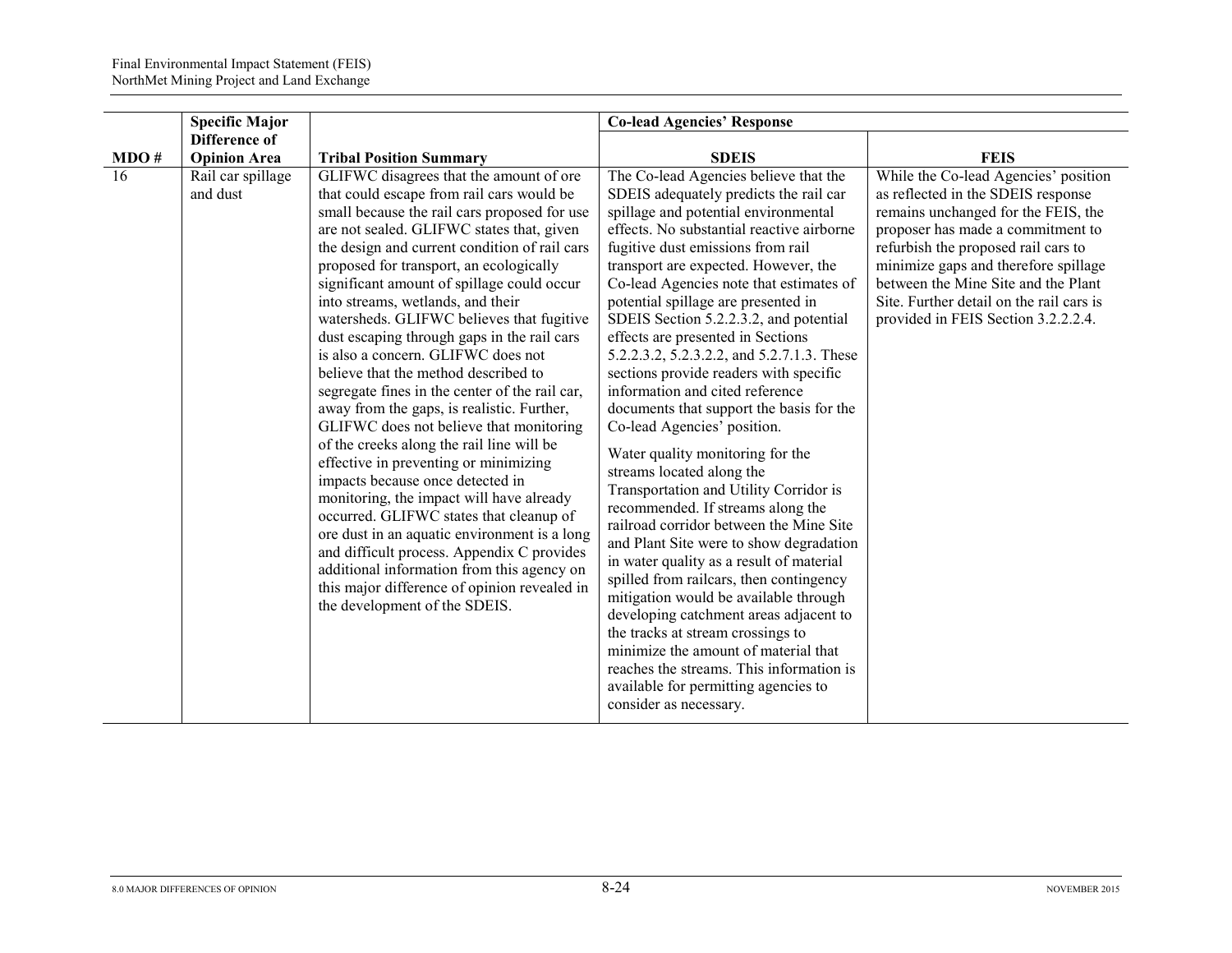|                 | <b>Specific Major</b>                                                 |                                                                                                                                                                                                                                                                                                                                                                                                                                                                                                                                                                                                                                                                                                                                                                                                                                                                                                                                                                                                                                                                                                                                                | <b>Co-lead Agencies' Response</b>                                                                                                                                                                                                                                                                                                                                                                                                                                                                                                                                                                                                                                                                                                                                                                                                                                                                                                                                                    |                                                                                                                                                                                                                                                                                                                                                                                                                                           |
|-----------------|-----------------------------------------------------------------------|------------------------------------------------------------------------------------------------------------------------------------------------------------------------------------------------------------------------------------------------------------------------------------------------------------------------------------------------------------------------------------------------------------------------------------------------------------------------------------------------------------------------------------------------------------------------------------------------------------------------------------------------------------------------------------------------------------------------------------------------------------------------------------------------------------------------------------------------------------------------------------------------------------------------------------------------------------------------------------------------------------------------------------------------------------------------------------------------------------------------------------------------|--------------------------------------------------------------------------------------------------------------------------------------------------------------------------------------------------------------------------------------------------------------------------------------------------------------------------------------------------------------------------------------------------------------------------------------------------------------------------------------------------------------------------------------------------------------------------------------------------------------------------------------------------------------------------------------------------------------------------------------------------------------------------------------------------------------------------------------------------------------------------------------------------------------------------------------------------------------------------------------|-------------------------------------------------------------------------------------------------------------------------------------------------------------------------------------------------------------------------------------------------------------------------------------------------------------------------------------------------------------------------------------------------------------------------------------------|
|                 | Difference of                                                         |                                                                                                                                                                                                                                                                                                                                                                                                                                                                                                                                                                                                                                                                                                                                                                                                                                                                                                                                                                                                                                                                                                                                                |                                                                                                                                                                                                                                                                                                                                                                                                                                                                                                                                                                                                                                                                                                                                                                                                                                                                                                                                                                                      |                                                                                                                                                                                                                                                                                                                                                                                                                                           |
| MDO#            | <b>Opinion Area</b>                                                   | <b>Tribal Position Summary</b>                                                                                                                                                                                                                                                                                                                                                                                                                                                                                                                                                                                                                                                                                                                                                                                                                                                                                                                                                                                                                                                                                                                 | <b>SDEIS</b>                                                                                                                                                                                                                                                                                                                                                                                                                                                                                                                                                                                                                                                                                                                                                                                                                                                                                                                                                                         | <b>FEIS</b>                                                                                                                                                                                                                                                                                                                                                                                                                               |
| 17              | Use of water<br>evaluation<br>criteria vs. water<br>quality standards | Fond du Lac and Grand Portage do not<br>agree with statements in the document that<br>indicate there is "no impact" when that<br>assertion is based on not exceeding an<br>evaluation criteria. They believe the SDEIS<br>should acknowledge where there is a<br>change, regardless if a criteria or standard<br>is exceeded. With regard to the water<br>quality effects analysis, Grand Portage and<br>GLIFWC note that evaluation criteria are<br>not equivalent to water quality standards.<br>Grand Portage further notes that some<br>evaluation criteria are high enough to cause<br>human health impacts and evaluation<br>criteria are not equal to or a substitute for<br>water quality standards compliance.<br>GLIFWC notes that in some areas, for<br>example the cumulative effects section for<br>the Partridge River, the text states all water<br>evaluation criteria would be met, though<br>water quality standards would be exceeded<br>for several constituents. Appendix C<br>provides additional information from these<br>agencies on this major difference of<br>opinion revealed in the development of the<br>SDEIS. | The Co-lead Agencies believe that the<br>SDEIS appropriately considers effects<br>on water, including the evaluation<br>criteria specific to the NorthMet Project<br>Proposed Action. It is also appropriate<br>for the reporting of effects to reflect<br>specific evaluation criteria based on the<br>applicable water quality standard. CEQ<br>guidance identifies that whether an<br>action threatens to violate a federal,<br>state, or local law or requirements<br>imposed for the protection of the<br>environment is an appropriate intensity<br>factor for evaluating significance.<br>The SDEIS also discloses where any<br>given evaluation criterion differs from<br>the water quality standards, which is<br>necessary for some constituents because<br>a specific standard has not been<br>formulated.<br>Regarding assessing effects on the<br>Partridge River, relevant cumulative<br>effect water evaluation criteria are<br>described in SDEIS Section 6.2.3.3.4. | The Co-lead Agencies' position as<br>reflected in the SDEIS response<br>remains unchanged for the FEIS.<br>Section 6.2.2.4.1 contains details on<br>cumulative effects for the Partridge<br>River.                                                                                                                                                                                                                                        |
| $\overline{18}$ | Loss of "High<br>Biodiversity<br>Significance<br>Values" sites        | Fond du Lac, GLIFWC, and Grand Portage<br>believe that native plant communities<br>identified by the Minnesota Biological<br>Survey will be impacted by the proposed<br>mine site and related transportation and<br>utility corridor without appropriate<br>mitigation for their landscape-scale and<br>ecosystem values. There are two MBS sites<br>of high biodiversity significance (18.8)<br>acres) located within the transportation and<br>utility corridor, including the 100 mile                                                                                                                                                                                                                                                                                                                                                                                                                                                                                                                                                                                                                                                      | The Co-lead Agencies believe that the<br>SDEIS appropriately discloses potential<br>effects (loss) to high biodiversity<br>significant sites as listed in the<br>Minnesota Biological Survey<br>characterization data. There is no policy<br>or requirement to mitigate effects on<br>MBS Sites of High Biodiversity<br>Significance for those attributes. SDEIS<br>Section 4.2.4 discloses these MBS sites.<br>Sections 3.2.2 and 5.2.4 also describe                                                                                                                                                                                                                                                                                                                                                                                                                                                                                                                               | Based on consideration of comments<br>received on the SDEIS, the Co-lead<br>Agencies have clarified information<br>regarding sites of biodiversity<br>significance in the FEIS and believe<br>that the FEIS appropriately discloses<br>potential effects (loss) to high<br>biodiversity significant sites as listed<br>in the Minnesota Biological Survey<br>characterization data. In addition,<br>FEIS Sections 4.2.4 and 4.3.4 discuss |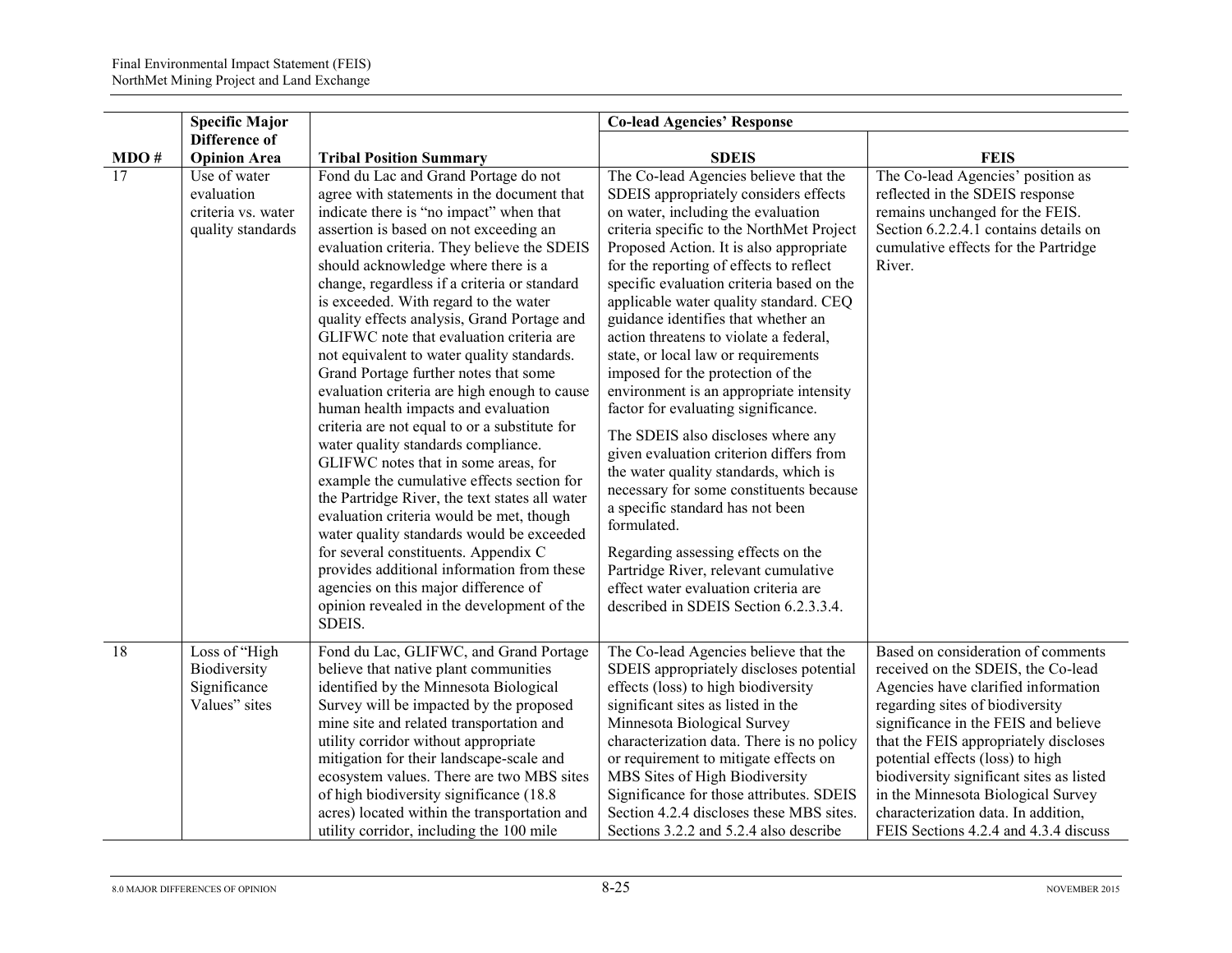|      | <b>Specific Major</b>                |                                                                                                                                                                                                                                                                                                                                                                                                                                                                                                                                                                                                       | <b>Co-lead Agencies' Response</b>                                                                                                                              |                                                                                                                                                                                                                                                                                                                                                                                                                                                                                                                                                                                                                                                                                                                                                                                                                                                                                                                                                                                                                                                                                                                      |
|------|--------------------------------------|-------------------------------------------------------------------------------------------------------------------------------------------------------------------------------------------------------------------------------------------------------------------------------------------------------------------------------------------------------------------------------------------------------------------------------------------------------------------------------------------------------------------------------------------------------------------------------------------------------|----------------------------------------------------------------------------------------------------------------------------------------------------------------|----------------------------------------------------------------------------------------------------------------------------------------------------------------------------------------------------------------------------------------------------------------------------------------------------------------------------------------------------------------------------------------------------------------------------------------------------------------------------------------------------------------------------------------------------------------------------------------------------------------------------------------------------------------------------------------------------------------------------------------------------------------------------------------------------------------------------------------------------------------------------------------------------------------------------------------------------------------------------------------------------------------------------------------------------------------------------------------------------------------------|
| MDO# | Difference of<br><b>Opinion Area</b> | <b>Tribal Position Summary</b>                                                                                                                                                                                                                                                                                                                                                                                                                                                                                                                                                                        | <b>SDEIS</b>                                                                                                                                                   | <b>FEIS</b>                                                                                                                                                                                                                                                                                                                                                                                                                                                                                                                                                                                                                                                                                                                                                                                                                                                                                                                                                                                                                                                                                                          |
|      |                                      | swamp and the upper Partridge River. They<br>state that forty-one percent of the mine site<br>consists of imperiled/vulnerable<br>communities, but there is no proposed<br>mitigation. Fond du Lac and Grand<br>Portage's opinion is that there will be a net<br>loss to the federal estate of these MBS<br>communities that would not be<br>compensated with equivalent MBS land<br>exchange parcels gained through the USFS<br>land exchange. Appendix C provides<br>additional information from these agencies<br>on this major difference of opinion<br>revealed in the development of the SDEIS. | mine reclamation that would be<br>completed as part of the NorthMet<br>Project Proposed Action, some of which<br>may allow such MBS sites to re-<br>establish. | and provide maps of the MBS Sites<br>(Figures 4.2.4-1, 4.2.4-2, 4.2.4-5,<br>4.3.4-1, and $4.3.4-2$ ) to provide clarity<br>on locations and extent. WCA rules<br>(including those parts applicable to<br>mining projects under Minnesota<br>Rules 8420.0930) include a special<br>consideration for wetlands that are rare<br>natural communities (Minnesota Rules<br>8420.0515, subp 3).<br>There is no state or federal policy or<br>requirement to mitigate effects on<br>MBS Sites of High Biodiversity<br>Significance that are not wetlands.<br>However, FEIS Sections 3.2.2 and<br>5.2.4 describe mine reclamation<br>activities that would be completed as<br>part of the NorthMet Project Proposed<br>Action, some of which may allow such<br>MBS sites to re-establish. The Permit<br>to Mine would address special<br>consideration of wetlands that include<br>rare natural communities. Additional<br>information on rare natural<br>communities would be included in the<br>wetland permit application as part of<br>the Permit to Mine process for further<br>refinement of site-specific conditions. |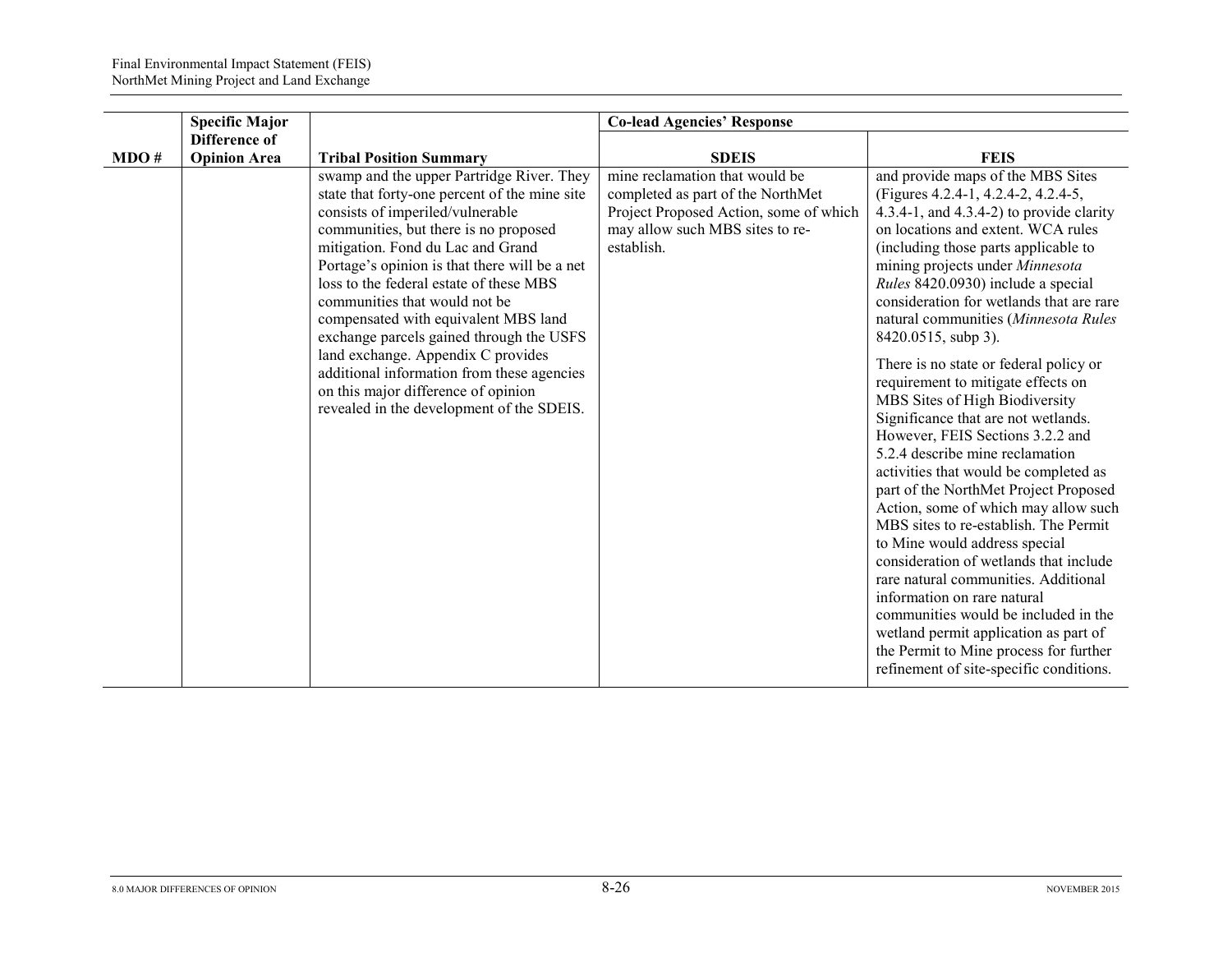#### **8.4 TRIBAL AGENCY APPENDIX – SUPPORTING INFORMATION FOR TRIBAL COMMENTS**

Although not required by NEPA and MEPA, the Co-lead Agencies committed to providing an appendix in the SDEIS that contained the Tribal Cooperating Agencies' comments and supporting documentation representing MDOs. The Co-lead Agencies have engaged the Tribal Cooperating Agencies extensively on these issues in preparation of the SDEIS and FEIS, and examined the information provided in the appendix in support of Tribal Cooperating Agency comments submitted on the SDEIS. Response to the Tribal Cooperating Agency comments on the SDEIS is provided in Appendix A.

See Appendix C for comments and supporting documentation from the Bois Forte, Grand Portage, Fond du Lac, GLIFWC, and the 1854 Treaty Authority. These take the form of eight position papers and a Co-lead Agencies' PSDEIS comment disposition spreadsheet for the Tribal Cooperating Agencies. The Tribal Cooperating Agency submittals in Appendix C are provided verbatim and in identical form as they were for the SDEIS. They were considered in the development of the FEIS.

Issue areas provided in Appendix C include:

- Hydrology Section;
- Mercury Section;
- Wild Rice Section;
- Underground Mine and West Pit Backfill Alternatives Section;
- Wetlands Section;
- Cumulative Effects Analysis Section;
- Proposed Transport of Ore Section;
- Perpetual Maintenance and Water Treatment at the NorthMet Project Section; and
- Tribal Responses to Co-lead Agencies' Disposition of Tribal PSDEIS Comments.